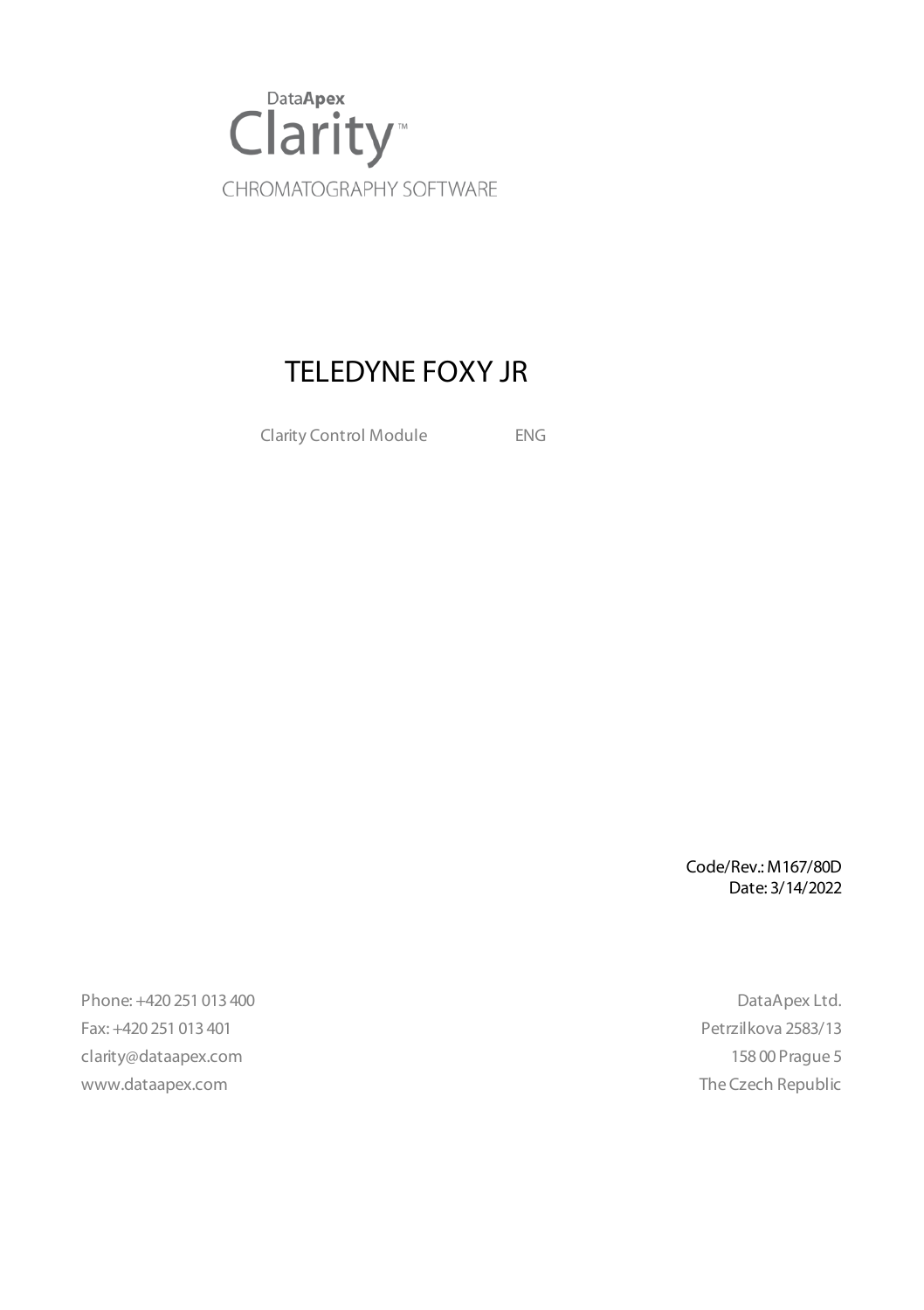Clarity®, DataApex® and  $\triangle$ <sup>®</sup> are trademarks of DataApex Ltd. Microsoft® and Windows TM are trademarks of Microsoft Corporation.

*DataApex reserves the right to make changes to manuals without prior notice. Updated manuals can be downloaded from www.dataapex.com.*

Author: IM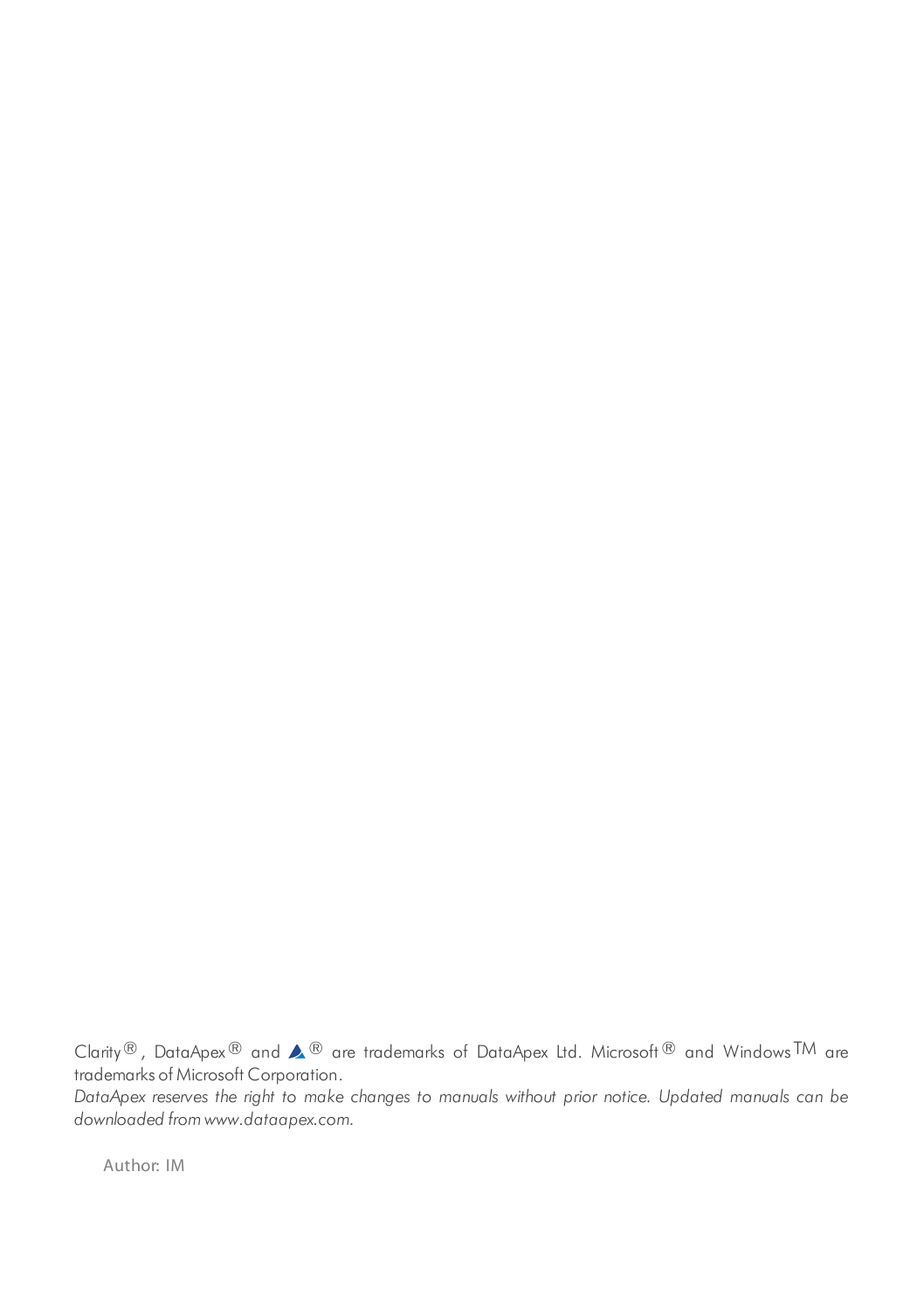## **Contents**

| 3.1 Teledyne Foxy Jr fraction collector communication 3 |  |
|---------------------------------------------------------|--|
|                                                         |  |
|                                                         |  |
|                                                         |  |
|                                                         |  |
|                                                         |  |
|                                                         |  |
|                                                         |  |
|                                                         |  |
|                                                         |  |
|                                                         |  |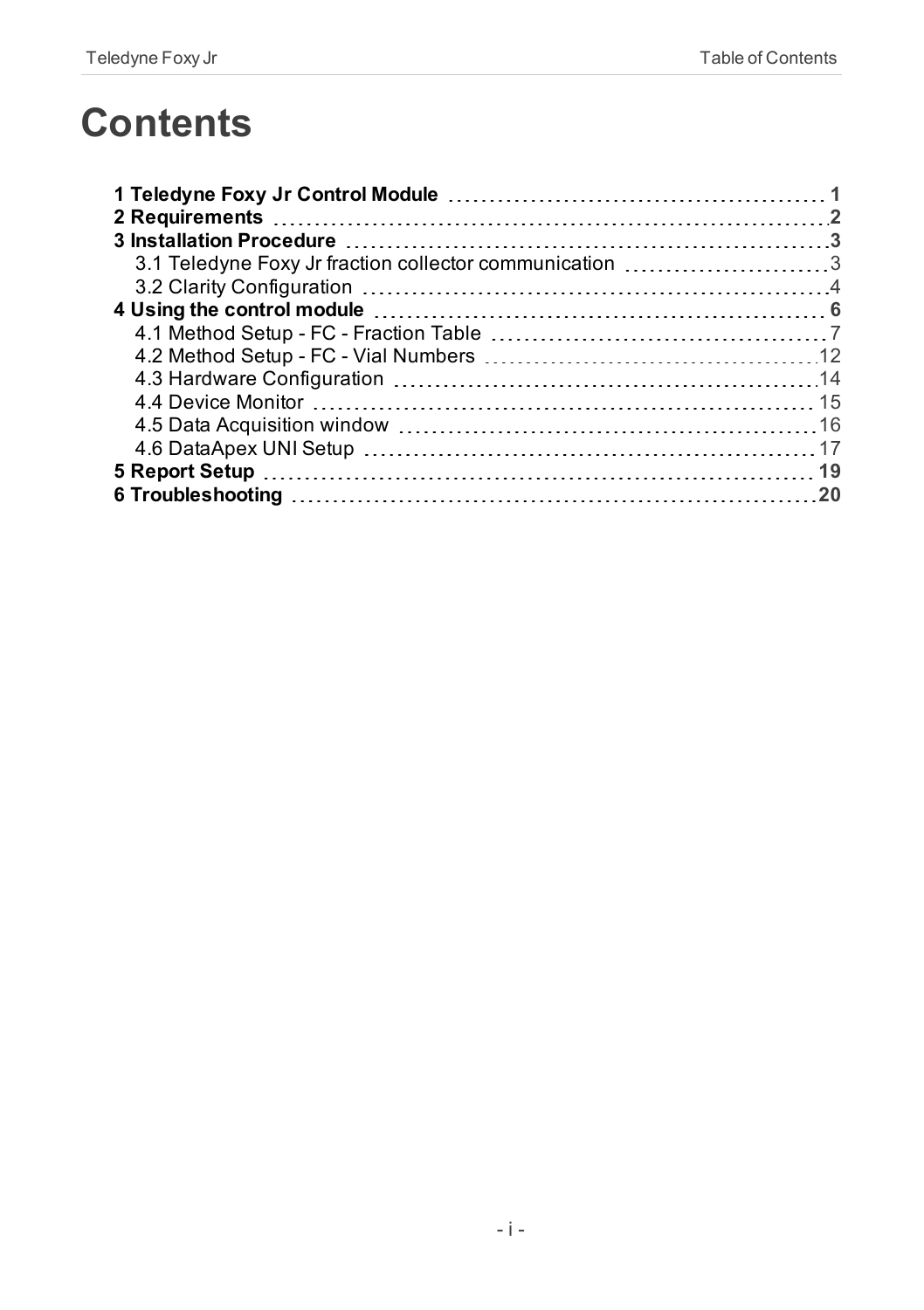To facilitate the orientation in the Teledyne Foxy Jr manual and Clarity chromatography station, different fonts are used throughout the manual. Meanings of these fonts are:

[Instrument](ms-its:Clarity.chm::/Help/020-instrument/020.000-instrument/020-instrument.htm) (blue text) marks the name of the window to which the text refers.

*Open File* (italics) describes the commands and names of fields in Clarity, parameters that can be entered into them or a window or dialog name (when you already are in the topic describing thewindow).

WORK1 (capitals) indicates the name of the file and/or directory.

*ACTIVE* (capital italics) marks the state of the station or its part.

The bold text is sometimes also used for important parts of the text and the name of the Clarity station. Moreover, some sections are written in format other than normal text. These sections are formatted asfollows:

*Note:* Notifies the reader of relevant information. *Caution:* Warns the user of possibly dangerous or very important information.

#### **▌ Marks the problem statement or trouble question.**

*Description:* Presents more detailed information on the problem, describes its causes, etc.

*Solution:* Marks the response to the question, presents a procedure how to remove it.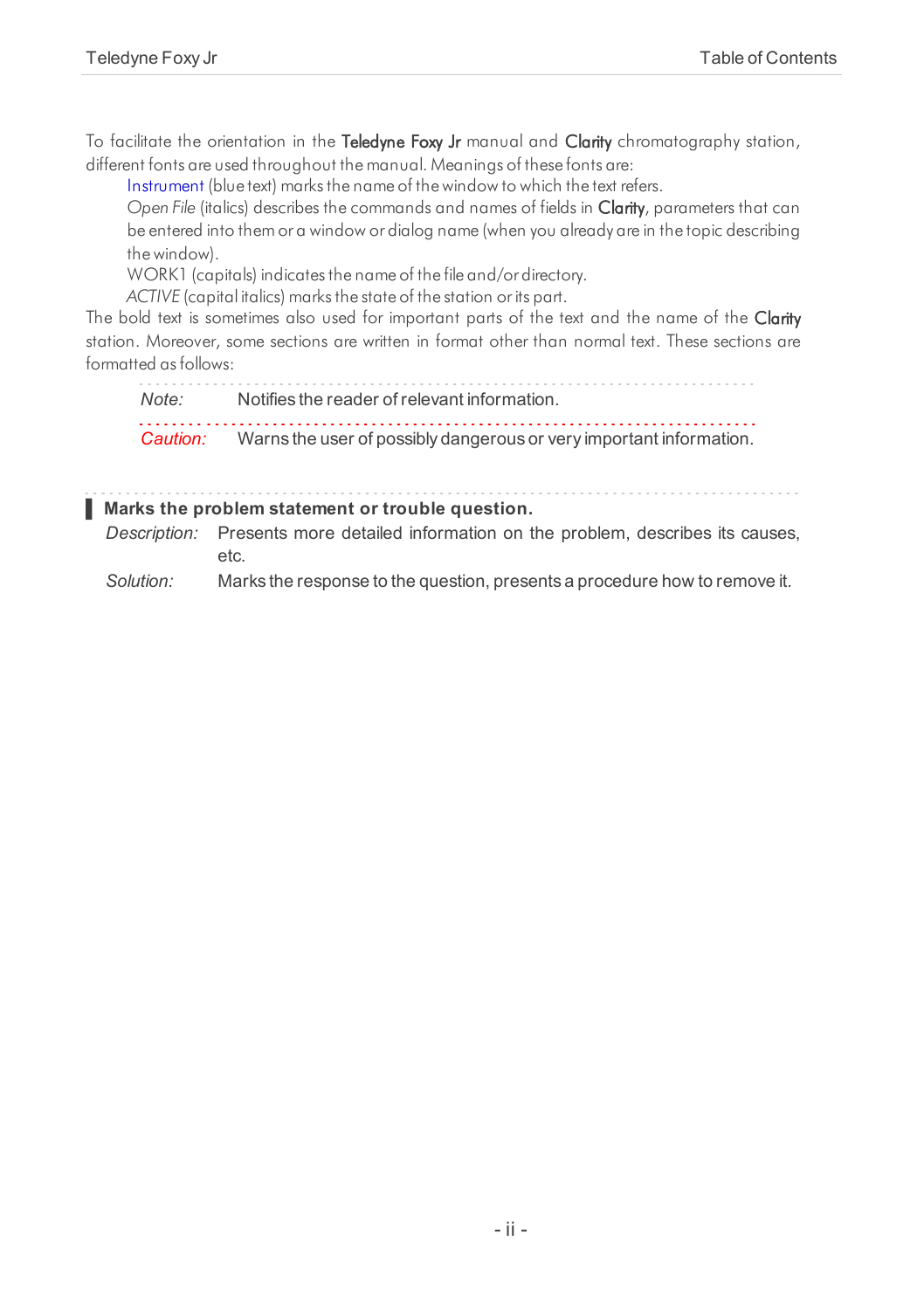# <span id="page-4-0"></span>**1 Teledyne Foxy Jr Control Module**

This manual describes the setting of the **Teledyne Foxy Jr** fraction collector. The control module enables direct control of the instrument over serial line



*Fig 1: Teledyne Foxy Jrfraction collector.*

Direct control means that the fraction collector can be completely controlled from the **Clarity** environment The Instrument method controlling the analysis conditions will be saved in the measured chromatograms. The control is performed via the **UNI Ruby** control module and the **Teledyne Foxy Jr** script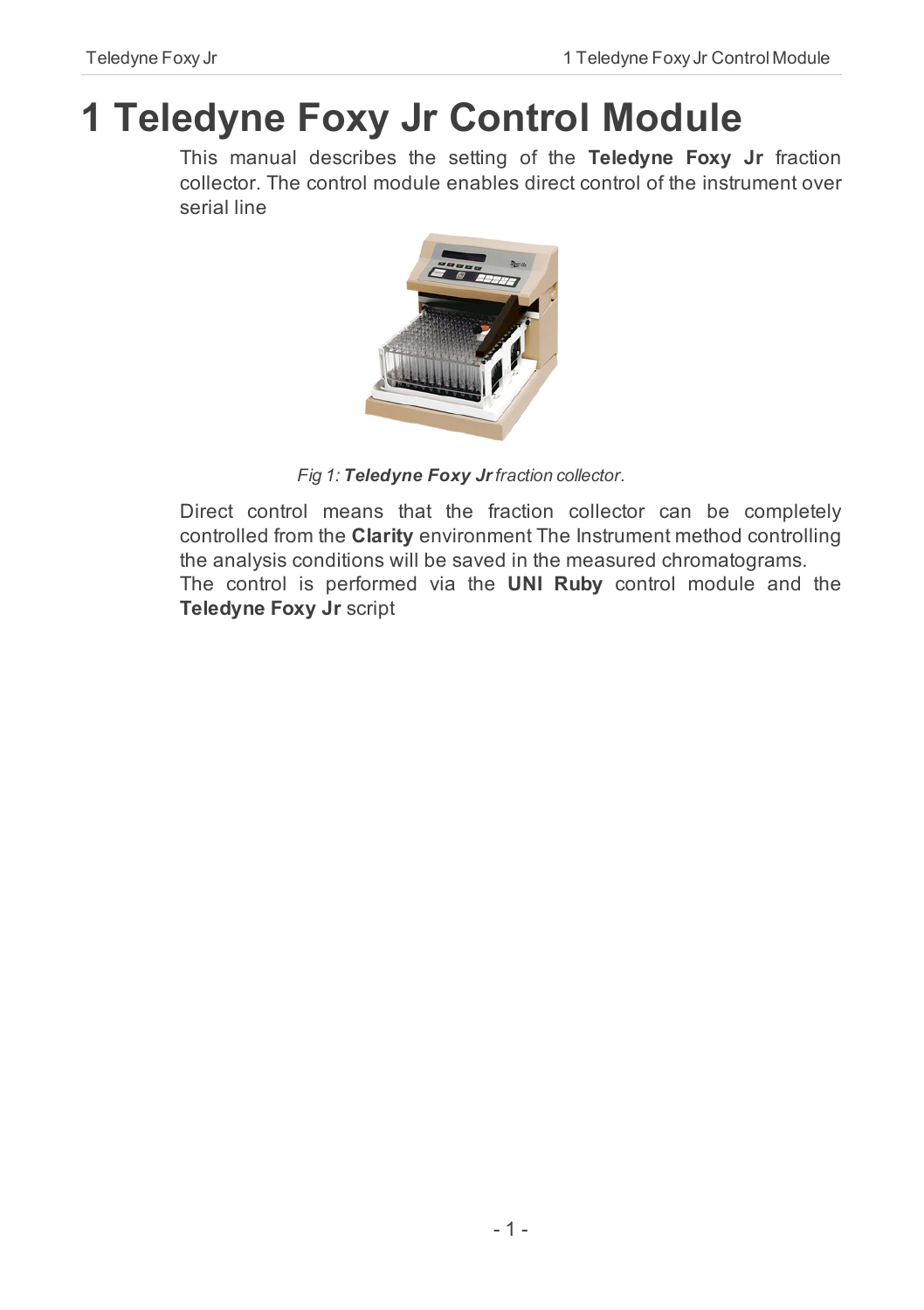## <span id="page-5-0"></span>**2 Requirements**

- **Clarity** Installation USB with appropriate control license allowed LC Control (p/n A24) or GC Control module (p/n A23) for thermostats, valves and detectors, LC Control (p/n A24) for pumps and fraction collectors, GC Control module (p/n A23) for gas chromatographs or AS Control module (p/n A26) for autosamplers.
- Free serial COM port in the PC.
- *Note:* Modern computers usually have only one (if any) serial (COM) port installed. To use more devices requiring the RS232 port, the **MultiCOM** adapter (p/n MC01) is available.
	- Serial DB9F-DB25F cable (p/n SK04).
	- Serial DB9F-RJ11 cable (p/n SK05).

*Note:* Cables are not part of **Clarity** Control Module. It is strongly recommended that you order the required cables together with the Control Module.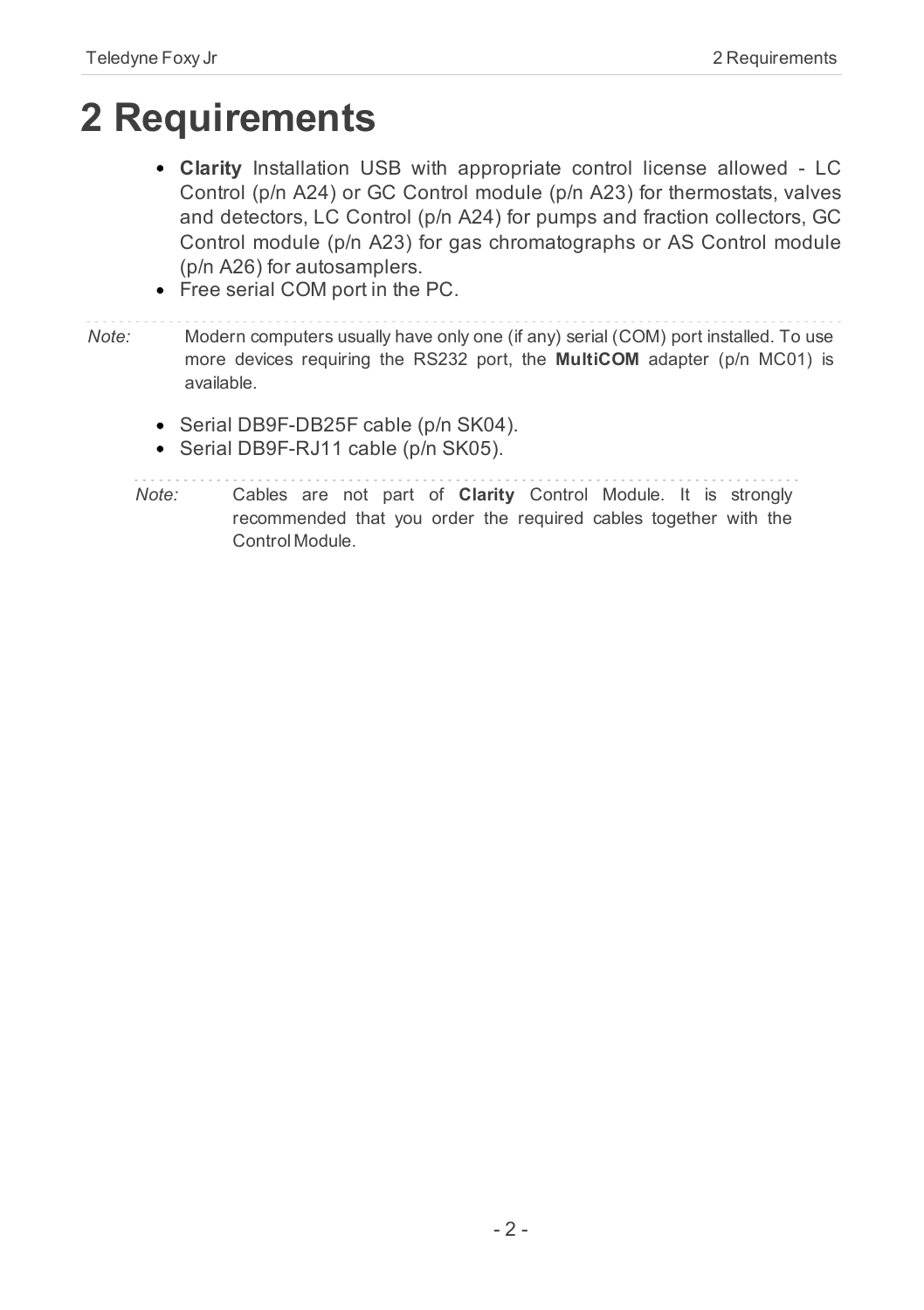# <span id="page-6-0"></span>**3 Installation Procedure**

## <span id="page-6-1"></span>**3.1 Teledyne Foxy Jr fraction collector communication**

The **Teledyne Foxy Jr** is controlled by serial (RS232) communication. It uses a DB9F-DB25F straight cable (p/n SK04) described in the picture below.



*Fig 2: DB9F-DB25F*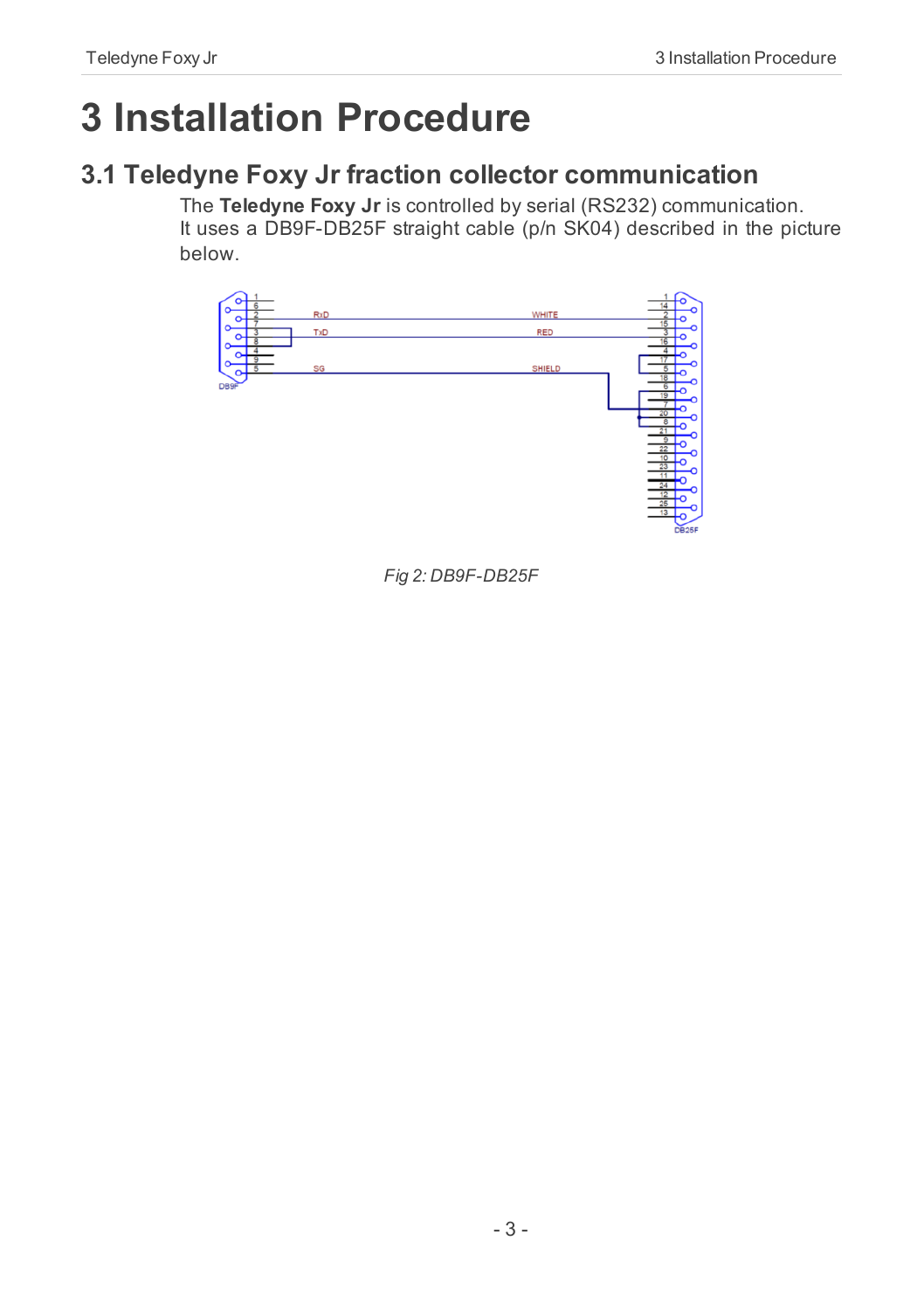## <span id="page-7-0"></span>**3.2 Clarity Configuration**

| <b>System Configuration</b>                                                                                                                                                                                        |                                                                                         |                                                                                               |                                                                                                                                                                                                                                                                           |                       | $\Box$               | $\times$ |
|--------------------------------------------------------------------------------------------------------------------------------------------------------------------------------------------------------------------|-----------------------------------------------------------------------------------------|-----------------------------------------------------------------------------------------------|---------------------------------------------------------------------------------------------------------------------------------------------------------------------------------------------------------------------------------------------------------------------------|-----------------------|----------------------|----------|
| Setup Control Modules                                                                                                                                                                                              |                                                                                         |                                                                                               | 4<br>$\div$<br>Number of Instruments:                                                                                                                                                                                                                                     |                       |                      |          |
| Name<br>Used                                                                                                                                                                                                       |                                                                                         | <b>O</b> Instrument 1                                                                         | C Instrument 2 C Instrument 3 C Instrument 4                                                                                                                                                                                                                              |                       |                      |          |
| <b>AS</b><br>LC<br>GC<br><b>Detector</b><br><b>Balance</b><br><b>Thermostat</b>                                                                                                                                    |                                                                                         | Name<br>Instrument 1<br>Instrument Type<br>LC                                                 | $\ldots$                                                                                                                                                                                                                                                                  |                       |                      |          |
| Valve<br><b>Fraction Collector</b>                                                                                                                                                                                 | (4)                                                                                     | Name                                                                                          | From                                                                                                                                                                                                                                                                      |                       |                      |          |
| E-lij Foxy Jr.<br><b>A</b> FC 1<br><b>Capillary Electrophoresis</b><br><b>Auxiliary</b>                                                                                                                            | Instrument 1                                                                            | <b>TAS</b><br>LC<br>Valve<br>$-5$ FC 1                                                        | <b>Detector</b><br><b>Thermostat</b><br><b>Fraction Collector</b><br>Foxy Jr.                                                                                                                                                                                             |                       |                      |          |
|                                                                                                                                                                                                                    |                                                                                         | $<<$                                                                                          | Data Inputs & Outputs<br>Device                                                                                                                                                                                                                                           |                       | Numbe                | 8.       |
|                                                                                                                                                                                                                    |                                                                                         | Ext. Start Dig. Input:                                                                        | Foxy Jr.                                                                                                                                                                                                                                                                  | $\ddot{ }$            | 1                    |          |
|                                                                                                                                                                                                                    |                                                                                         | Ready Dig. Output:<br>Miscellaneous Settings                                                  | Foxy Jr.                                                                                                                                                                                                                                                                  |                       | $\overline{2}$       |          |
|                                                                                                                                                                                                                    |                                                                                         |                                                                                               | <b>Units Setup</b>                                                                                                                                                                                                                                                        | <b>Method Options</b> |                      |          |
| Add<br>About<br>Remove                                                                                                                                                                                             | Setup                                                                                   |                                                                                               | OK                                                                                                                                                                                                                                                                        | Cancel                | Help                 |          |
| <b>Available Control Modules</b>                                                                                                                                                                                   |                                                                                         |                                                                                               |                                                                                                                                                                                                                                                                           | $\Box$                | ×                    |          |
| B<br>E                                                                                                                                                                                                             | Installed Only                                                                          | All<br>Filter:                                                                                | <b>RUBY</b>                                                                                                                                                                                                                                                               |                       | $\bullet$            |          |
| Name                                                                                                                                                                                                               | <b>Status</b>                                                                           | Vendor                                                                                        | Comment                                                                                                                                                                                                                                                                   |                       | Modul                |          |
| ⊞ ©∂ AS<br>⊞ËLC<br>$\blacksquare$ GC<br><b>E</b> Petector<br><b>SO Balance</b><br><b>E</b> <i>P</i> Thermostat<br><b>E My Valve</b><br><b>Fig. Fraction Collector</b>                                              |                                                                                         |                                                                                               |                                                                                                                                                                                                                                                                           |                       |                      |          |
| 203B<br>204                                                                                                                                                                                                        | installed<br>installed                                                                  | Gilson<br>Gilson                                                                              | Fraction collector by UNI Ruby script<br>Fraction collector by UNI Ruby script                                                                                                                                                                                            |                       |                      |          |
| CHF122SC<br><b>PEC GP</b>                                                                                                                                                                                          | installed<br>installed                                                                  | Advantec<br><b>DataApex</b>                                                                   | Fraction collector by UNI Ruby script<br>General Purpose Fraction Collecto                                                                                                                                                                                                |                       | Testi                |          |
| P Foxy 200                                                                                                                                                                                                         | installed<br>installed                                                                  | <b>Teledyne ISCO</b><br>Teledyne ISCO                                                         | Foxy 200 by UNI Ruby script<br>Fraction collector by UNI Ruby script                                                                                                                                                                                                      |                       |                      |          |
| Foxy Jr<br><b>Z</b> Foxy Rx<br>Fraction Collector II<br>Rheodyne Valve set as<br>Spider FC<br>Upchurch Valve set as FC<br>Valco Valve set as FC<br>YL FC1/FC2<br><b>Capillary Electrophoresis</b><br>田 出 Auxiliary | installed<br>installed<br>installed<br>installed<br>installed<br>installed<br>installed | Teledyne ISCO<br>Waters<br>Rheodyne<br>Ecom<br>Upchurch<br><b>VICI Valco</b><br>YL Instrument | Foxy R1, Foxy R2 by UNI Ruby sc<br>Fraction collector by UNI Ruby script<br>Multiposition valve used as fractio<br>Multiposition valve used as fractio<br>Multiposition valve used as fractio<br>Multiposition valve used as fractio<br>YL FC1, YL FC2 by UNI Ruby script |                       | Unde<br>Unde<br>Unde |          |
| $\left\langle \right\rangle$                                                                                                                                                                                       |                                                                                         |                                                                                               |                                                                                                                                                                                                                                                                           |                       | $\,$                 |          |
| Add<br>Cancel                                                                                                                                                                                                      |                                                                                         |                                                                                               |                                                                                                                                                                                                                                                                           | Help                  |                      |          |

<span id="page-7-1"></span>*Fig 3: How to add Teledyne Foxy Jr*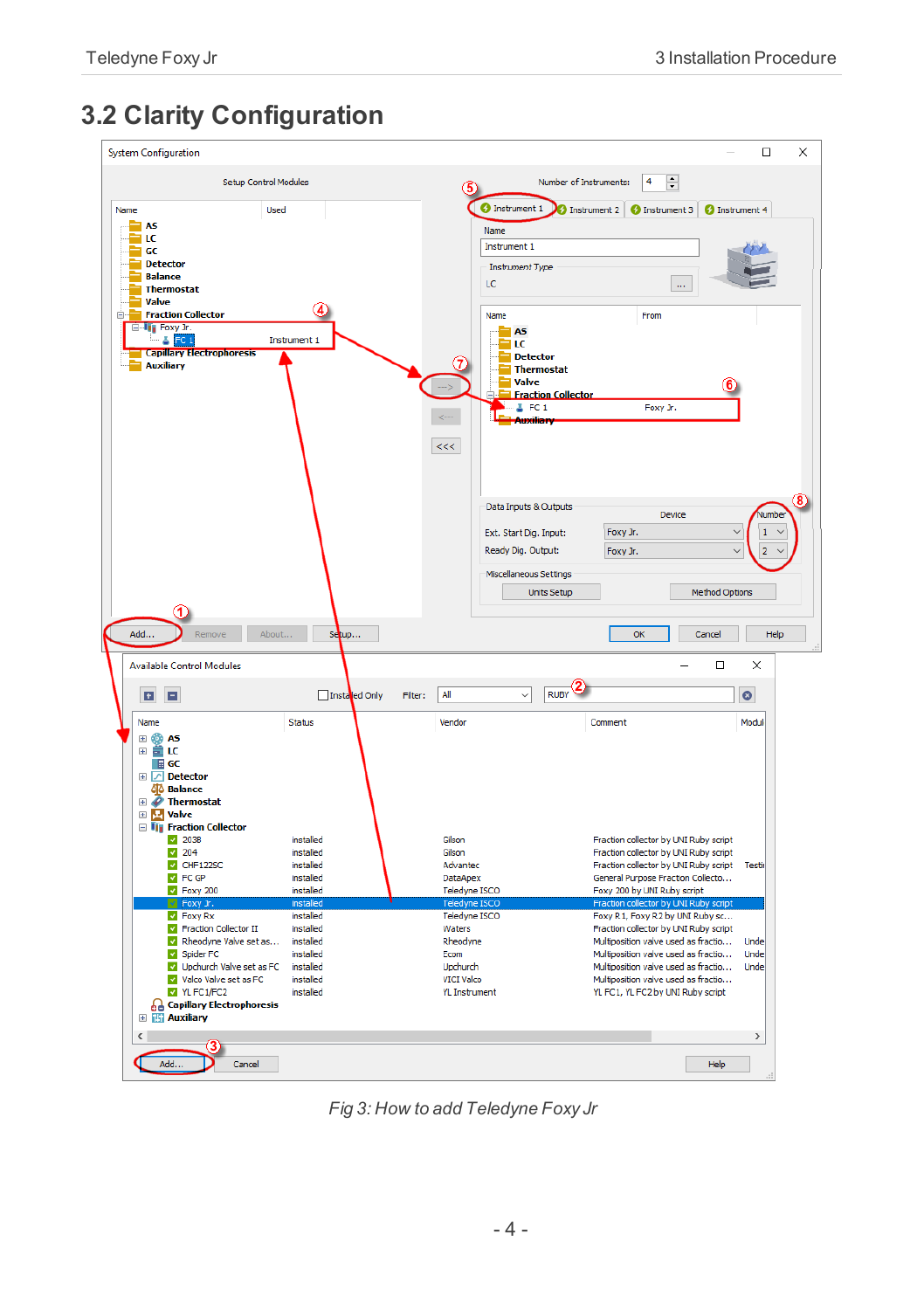

- **Start the Clarity** station by clicking on the **integral on the desktop.**
- Invoke the System Configuration dialog accessible from the [Clarity](ms-its:Clarity.chm::/Help/010-clarity/010.000-clarity/010-clarity.htm) window using the *System - Configuration...* command.
- Press the *Add* button (① on **[Fig](#page-7-1) 3** on pg **4**.) to invoke the [Available](ms-its:Clarity.chm::/Help/010-clarity/010.010-system/010.010-system-configuration-left.htm) Control [Modules](ms-its:Clarity.chm::/Help/010-clarity/010.010-system/010.010-system-configuration-left.htm) dialog.
- You can specify the search filter  $(2)$  to simplify the finding of the driver.
- Select the correct item and press the *Add* (③ on **[Fig](#page-7-1) 3** on pg **4**.) button. Each device with already created UNI profile should have its own item named accordingly in the [Available](ms-its:Clarity.chm::/Help/010-clarity/010.010-system/010.010-system-configuration-left.htm) Control Modules dialog.
- The [DataApex](#page-20-0) UNI Setup dialog will appear.

|                | Ruby Script:     | Utils\Uni_Drivers\Teledyne\TeledyneIscoFoxyJrFC.rb |              | $\sim$ 1.4       |
|----------------|------------------|----------------------------------------------------|--------------|------------------|
| Port:          |                  | COM1                                               | $\checkmark$ | Autodetect       |
|                |                  | Property                                           | Value        |                  |
| $\mathbf{1}$   | <b>FC Name</b>   |                                                    |              | FC <sub>1</sub>  |
| $\overline{2}$ | Device Type      |                                                    |              | Foxy Jr.         |
| 3              | Rack             |                                                    |              | Not detected yet |
| 4              | <b>Baud Rate</b> |                                                    |              | 19200            |
|                |                  |                                                    |              |                  |
|                |                  |                                                    | Cancel<br>OK | Help             |

*Fig 4: DataApex UNI Setup*

- Set the correct communication *Port* and click on the *AutoDetect* button to establish communication with the device.
- You may fill in the custom *Device Name*.

*Note:* The DataApex UNI Setup dialog is described in detail in the [chapter](#page-20-0) **["DataApex](#page-20-0) UNI Setup"** on pg **17**.

- The **Teledyne Foxy Jr** item ④ will appear in the *Setup Control Modules* list of the System [Configuration](ms-its:Clarity.chm::/Help/010-clarity/010.010-system/010.010-configuration.htm) dialog.
- Drag the appropriate item from the *Setup Control Modules* list on the left side to the desired *Instrument* tab ⑤ on the right side ⑥, or click on the  $\Rightarrow$  button  $\hat{D}$ .
- <sup>l</sup> Set the *Ext. Start Dig. Input* and *Ready Dig. Output* numbers ⑧ for your acquisition card according to the wires used for synchronization.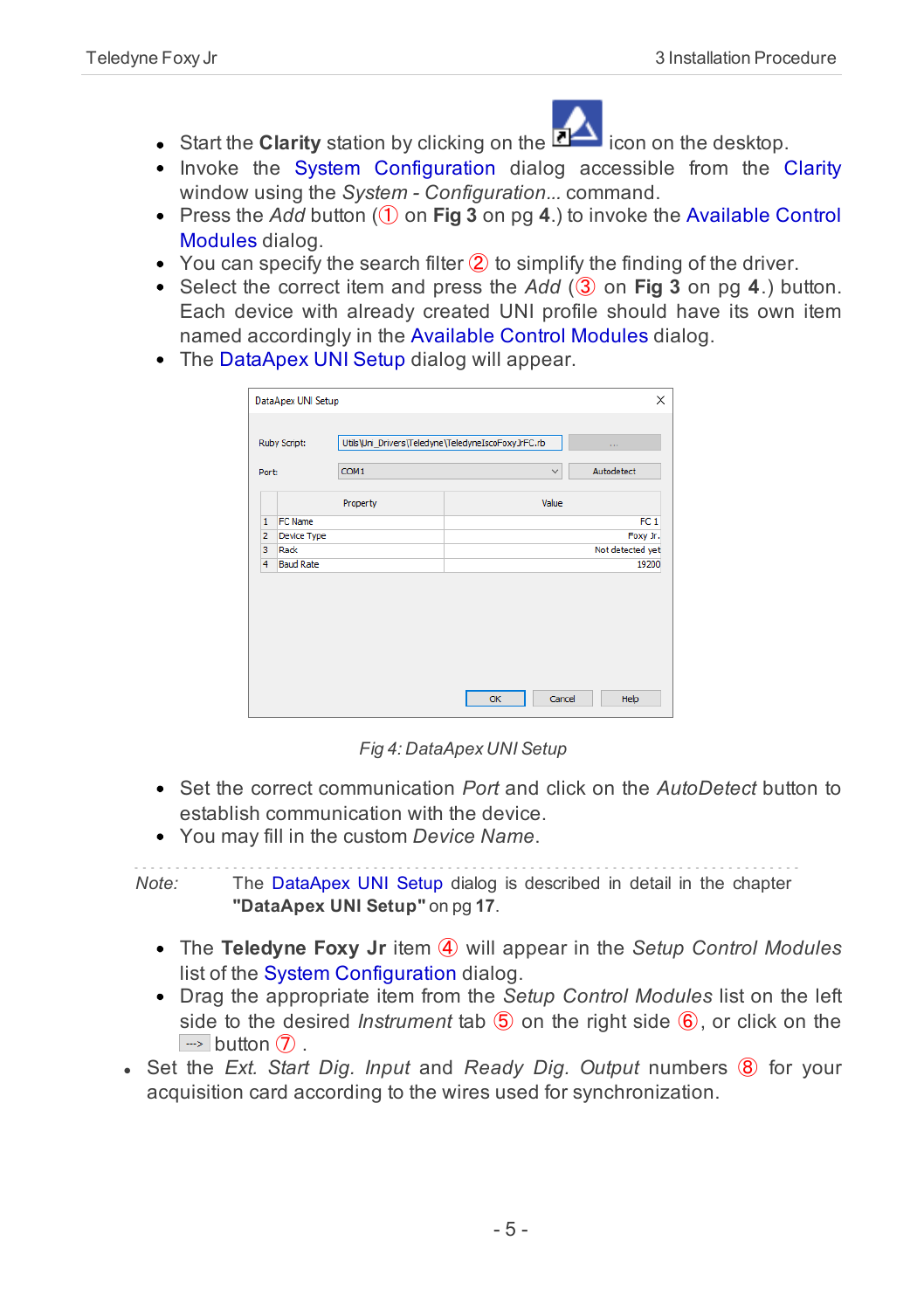# <span id="page-9-0"></span>**4 Using the control module**

After adding and setting up the new device one or more new tabs will appear in the [Metho](ms-its:Clarity.chm::/Help/020-instrument/020.040-method/020.040-method.htm) depending on the type of the instrument. A new **Teledyne Foxy Jr**fraction collector section enabling the monitoring of the current fraction collector state will be also created in the Device [Monitor](#page-18-0) window.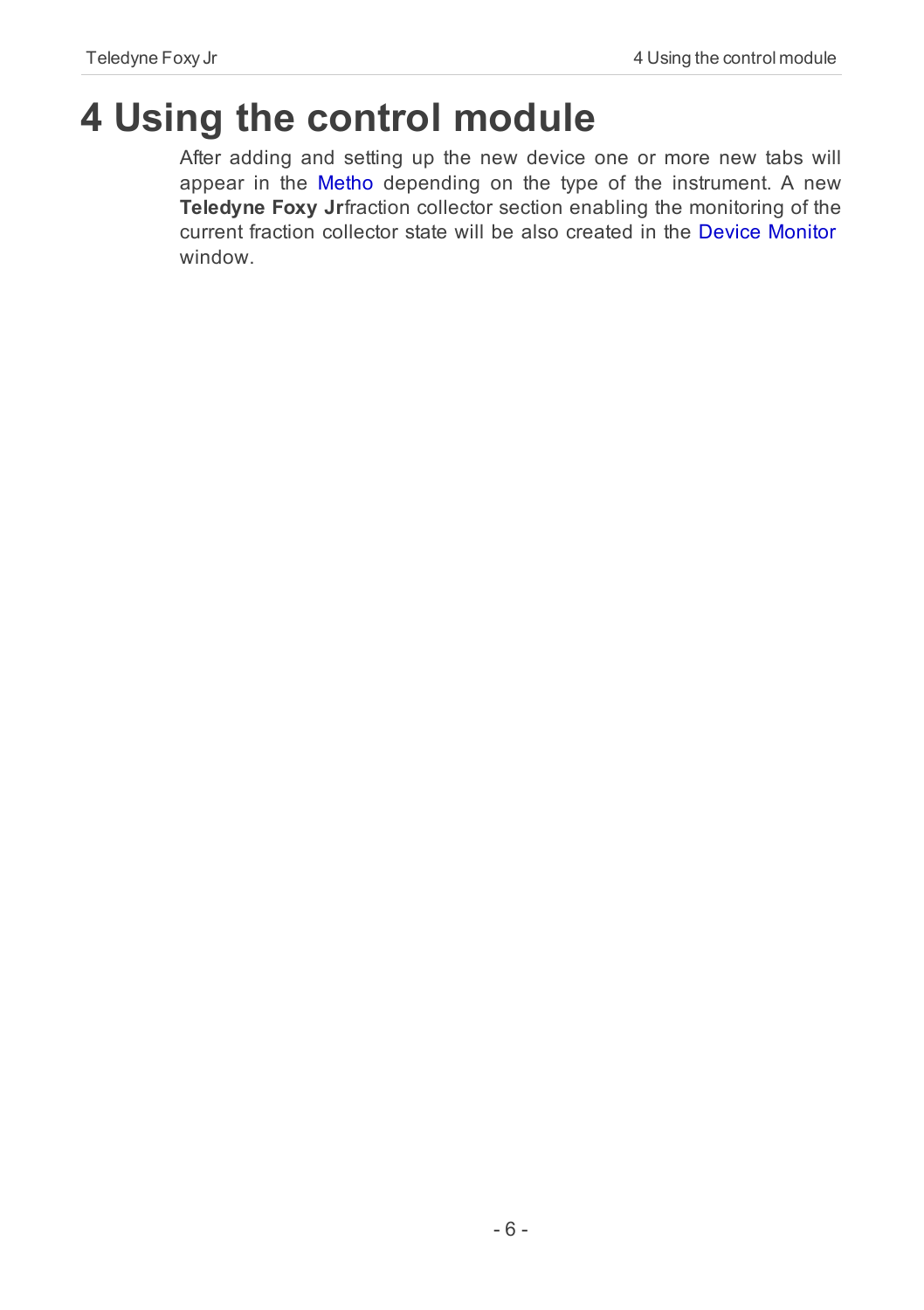### <span id="page-10-0"></span>**4.1 Method Setup - FC - Fraction Table**

The Method Setup - FC - Fraction Table tab is used for setting the automatic fraction collection program of the **Teledyne Foxy Jr** fraction collector. The actions of the fraction collector can be displayed in [Data](ms-its:Clarity.chm::/Help/050-data-acquisition/050.000-data-acquisition/050-data-acquisition.htm) [Acquisition](ms-its:Clarity.chm::/Help/050-data-acquisition/050.000-data-acquisition/050-data-acquisition.htm) window or [Chromatogram](ms-its:Clarity.chm::/Help/030-chromatogram/030.000-chromatogram/030-chromatogram.htm) window, click the right mouse button on the graph, choose *Properties…* to open the Graph [Properties](ms-its:[%25=oem.Clarity.chm%25]::/Help/050-data-acquisition/050.030-display/050.030-properties.htm) dialog and check the Show Events option.

|     |                                                            | <b>Method Setup Test</b>                               |                        |                       |                                  |                              |                                              |                     |                               |                      |                                  |            | $\Box$      | $\times$ |
|-----|------------------------------------------------------------|--------------------------------------------------------|------------------------|-----------------------|----------------------------------|------------------------------|----------------------------------------------|---------------------|-------------------------------|----------------------|----------------------------------|------------|-------------|----------|
| New |                                                            | Open                                                   | 日<br>Save              | 鳦<br>Save as          |                                  | 忥<br>Report setup            | Г.<br>Audit trail                            |                     | 尉<br>Send method by<br>e-mail |                      | ❼<br>Help                        |            |             |          |
|     | $\sqrt{\frac{1}{2}}$ Enabled<br>Select FC<br>Foxy Jr.      |                                                        |                        |                       |                                  |                              |                                              |                     |                               |                      |                                  |            |             |          |
|     |                                                            | <b>Fraction Table</b>                                  | <b>Vial Numbers</b>    |                       |                                  |                              | Foxy Jr. FC Method                           |                     |                               |                      |                                  |            |             |          |
|     | 1                                                          | <b>Flow Rate</b>                                       | mL/min                 | $\mathbf{0}$          | Delay Volume<br>Detector - Valve | mL                           | Delay Volume<br>Valve - Vial<br>$\mathbf{0}$ | mL                  |                               |                      |                                  |            |             |          |
|     |                                                            | Name                                                   | Start<br>Time<br>[min] | Stop<br>Time<br>[min] | Fraction<br>Volume<br>[mL]       |                              | <b>Detector Signal</b>                       | Signal<br>Condition | Level<br><b>Start</b>         | Level<br><b>Stop</b> | <b>Slope Start</b>               | Slope Stop | Filter      |          |
|     | 1<br>$\overline{2}$                                        | Collect                                                | 0.000                  | 4.000                 |                                  | 1.00 Colibrick - Colibrick - |                                              | Slope               | ---                           | ш,                   | 2.500                            | 2.500      | 1           |          |
|     | <b>Demo Mode: Ready</b><br>FRC Status<br><b>FRC Status</b> |                                                        |                        |                       |                                  |                              |                                              |                     |                               |                      |                                  |            |             |          |
|     |                                                            |                                                        |                        |                       |                                  |                              |                                              |                     |                               |                      |                                  |            |             |          |
|     |                                                            | Event Table LC Gradient Measurement Acquisition Valves |                        |                       |                                  |                              | <b>FC</b>                                    | <b>Aux</b>          |                               |                      | Integration Calculation Advanced |            |             |          |
| A   | OK                                                         |                                                        | Cancel                 |                       |                                  |                              |                                              |                     |                               |                      |                                  | э          | Send Method |          |

*Fig 5: Method Setup - FC - Fraction Table*

#### **Flow Rate**

Sets the flow rate of the liquid phase going to the fraction collector. This parameter, together with the *Fraction Volume* parameter from the *Fraction Table*, helps to prevent collection vial overflowing. Flow rate units are taken from the [Instrument](ms-its:[%25=oem.Clarity.chm%25]::/Help/010-clarity/010.010-clarity/010.010-system-configuration-right.htm) Method Sending dialog.

#### **Delay Volume Detector - Valve**

Sets the volume of the tubing between the detector and waste/collect valve of the fraction collector. Volume units are devised from the *Flow Rate Units* set in the [Instrument](ms-its:[%25=oem.Clarity.chm%25]::/Help/010-clarity/010.010-clarity/010.010-system-configuration-right.htm) Method Sending dialog.

The delayed volume is displayed in the Data [Acquisition](#page-19-0) window as a vertical line trailing the signal front.

#### **Delay Volume Valve - Vial**

Sets the volume of the tubing between the waste/collect valve and the vial in the fraction collector tray. Volume units are devised from the *Flow Rate Units* set in the [Instrument](ms-its:[%25=oem.Clarity.chm%25]::/Help/010-clarity/010.010-clarity/010.010-system-configuration-right.htm) Method Sending dialog. If the fraction collector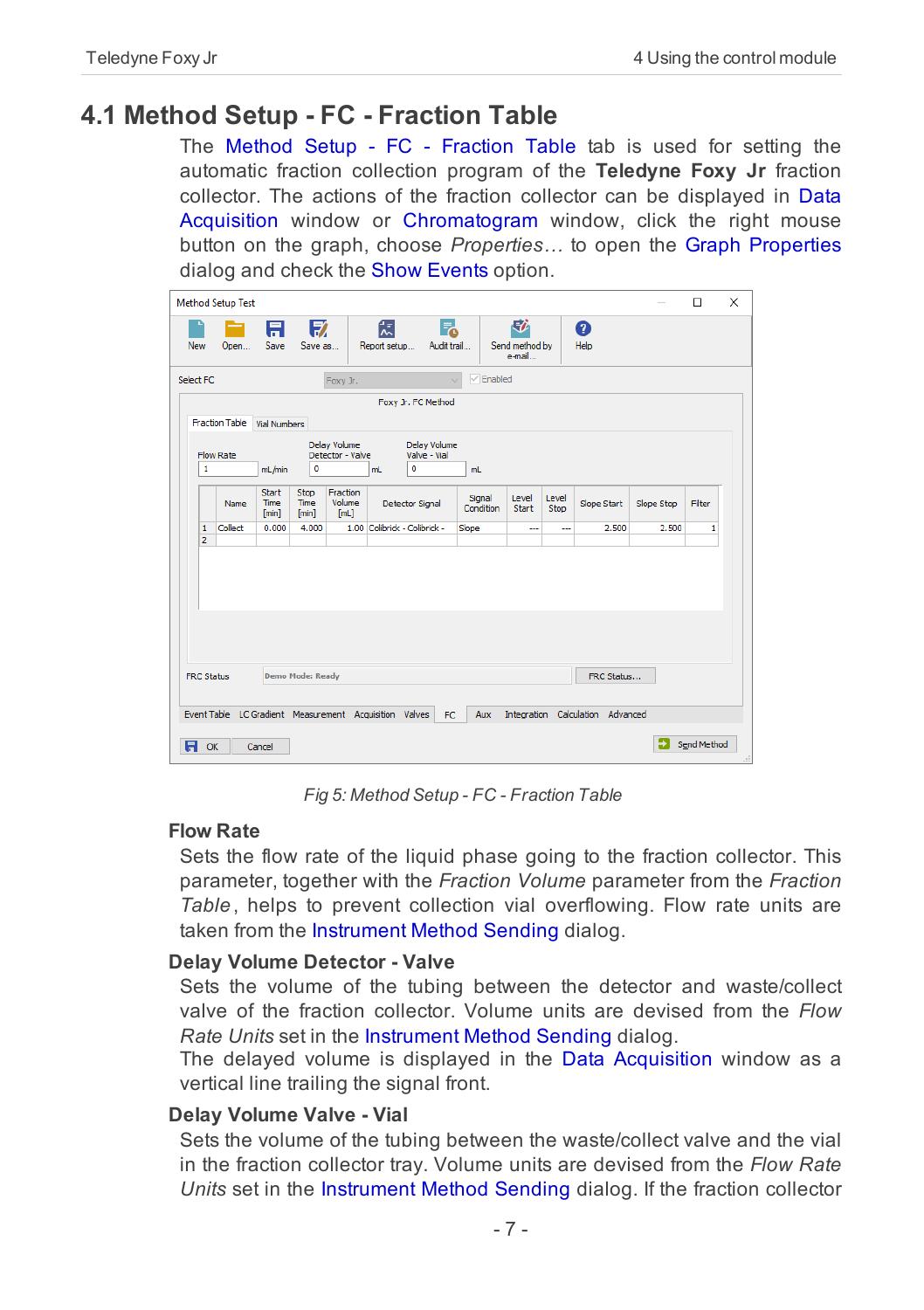has no waste/collect valve, this field should be left empty and he total tubing volume between the detector and fraction collector tray should be typed into the *Delay Volume Detector - Valve* field.

#### **Fraction Table**

Allows to set the fraction collector behavior. The table rows are run in time order, the time intervals should not overlap. If time interval on any row ends while the fraction collector is collecting, the collection will be terminated. Fraction collection based on negative peaks is not supported in case you would like to perform such fraction collection it is necessary to invert the detector signal prior to setting up the method.

#### **Name**

This name will be displayed in the **Special Results** table for all fractions collected in the given interval.

#### **Start Time [min]**

Beginning of the time interval where the *Signal Condition* will be evaluated. See the description of *Signal Condition* below.

#### **Stop Time [min]**

End of the time interval where the *Signal Condition* will be evaluated. When the *Stop Time* is reached, the fraction collection will be terminated regardless on the current *Signal Condition* state. See the description of *Signal Condition* below.

#### **Fraction Volume**

Collected amount can be collected to one or more vials/fractions. The *Fraction Volume* value should be lower or equal to the vial volume to prevent vial overflow. If the collected volume exceeds the set value, the vial will be automatically changed. *Fraction Volume* units are devised from the *Flow Rate Units* set in the [Instrument](ms-its:[%25=oem.Clarity.chm%25]::/Help/010-clarity/010.010-clarity/010.010-system-configuration-right.htm) Method [Sending](ms-its:[%25=oem.Clarity.chm%25]::/Help/010-clarity/010.010-clarity/010.010-system-configuration-right.htm) dialog.

#### **Detector Signal**

Selects the detector used for triggering the collection of fractions according to the *Signal Condition* in the fraction table. Each row of the table can be related to a different detector signal. Only the signals that are enabled using the *Enabled* checkbox on the [Method](ms-its:[%25=oem.Clarity.chm%25]::/Help//020-instrument/020.040-method/020.040-acquisition.htm) Setup - [Acquisition](ms-its:[%25=oem.Clarity.chm%25]::/Help//020-instrument/020.040-method/020.040-acquisition.htm) tab of the particular detector will work in the *Fraction table*.

#### **Signal Condition**

*Signal Condition* is evaluated within time interval set for each row in the *Fraction Table*. If these conditions are met more than once in a given time interval, the fraction collection will be performed more than once swapping the vial after each collection stop. If the start conditions are not met in the interval defined on fraction table row, the fraction collection will not occur in given time interval.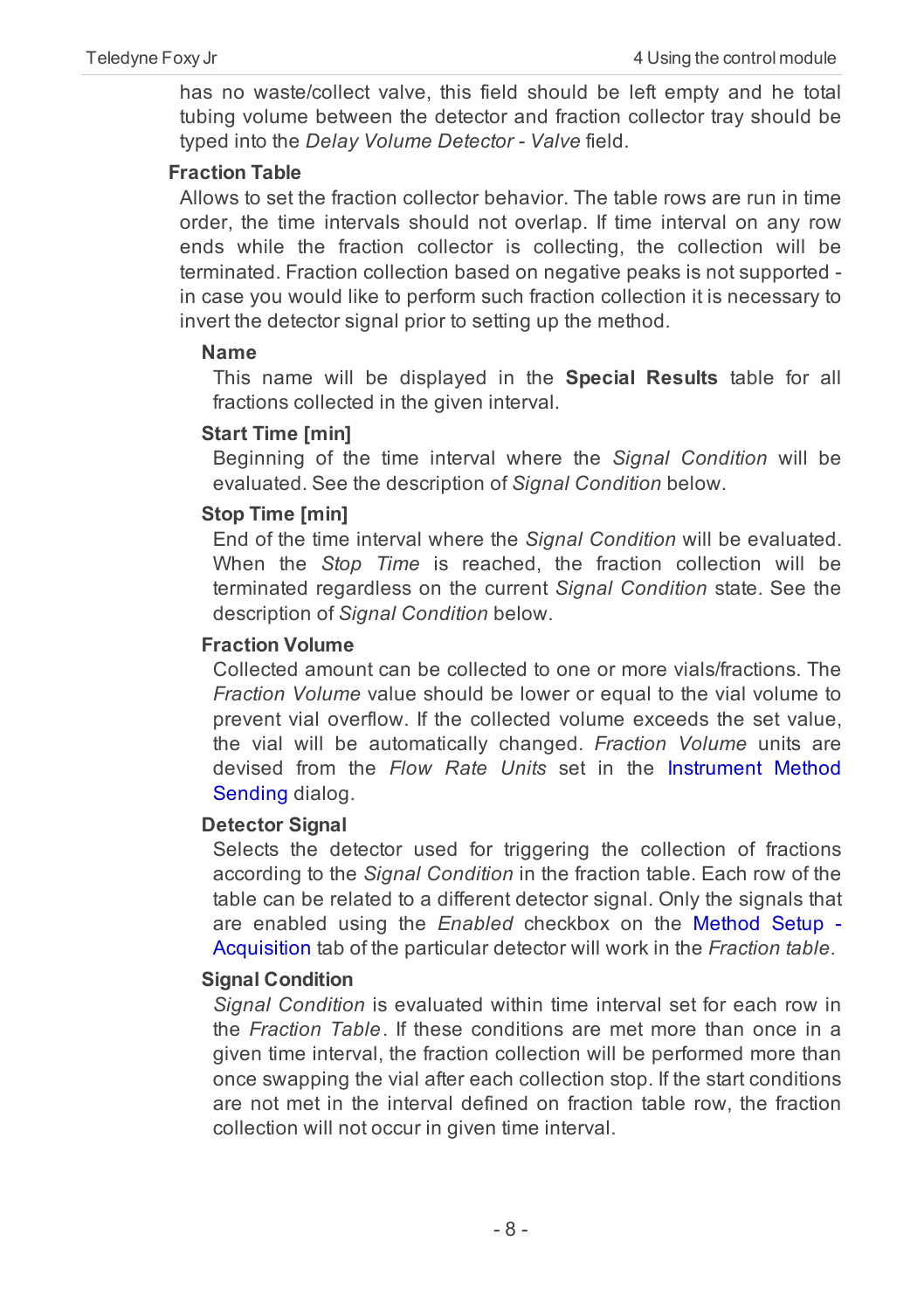*None* - The fractions are collected in the defined time interval ruled by *Start Time* and *Stop Time* regardless of signal course.

*Level* - The fraction collection:

- starts when the detector signal increases above the *Level Start*
- stops when the detector signal decreases below the *Level Stop*

*Slope* - The fraction collection:

- starts when the first derivative of the detector signal increases above the *Slope Start*
- stops when the first derivative of the detector signal first decreases and then increases above the negative of the *Slope Stop*. Following image displays the course of the first derivative of the signal and demonstrates *Slope Stop* activation. Read carefully the values of the slope in all *End Fraction* points and the course of the first derivative before it reaches these *End Fraction* points.
- it is necessary to know that for fraction collection stop that should caused by *Slope Stop* value is applied a multiplying coefficient 1.05 to entered slope value (entered value 0,100 recalculated to 0,105)
- this multiplication of *Slope Stop* value (i.e. inflection point on the falling edge of the peak) is applied in order to have correct end of the fraction where the *Slope Stop* condition is fulfilled
- for easier understanding how *Slope Stop* value is applied in chromatogram refer to next image



*Fig 6: Fist derivate course*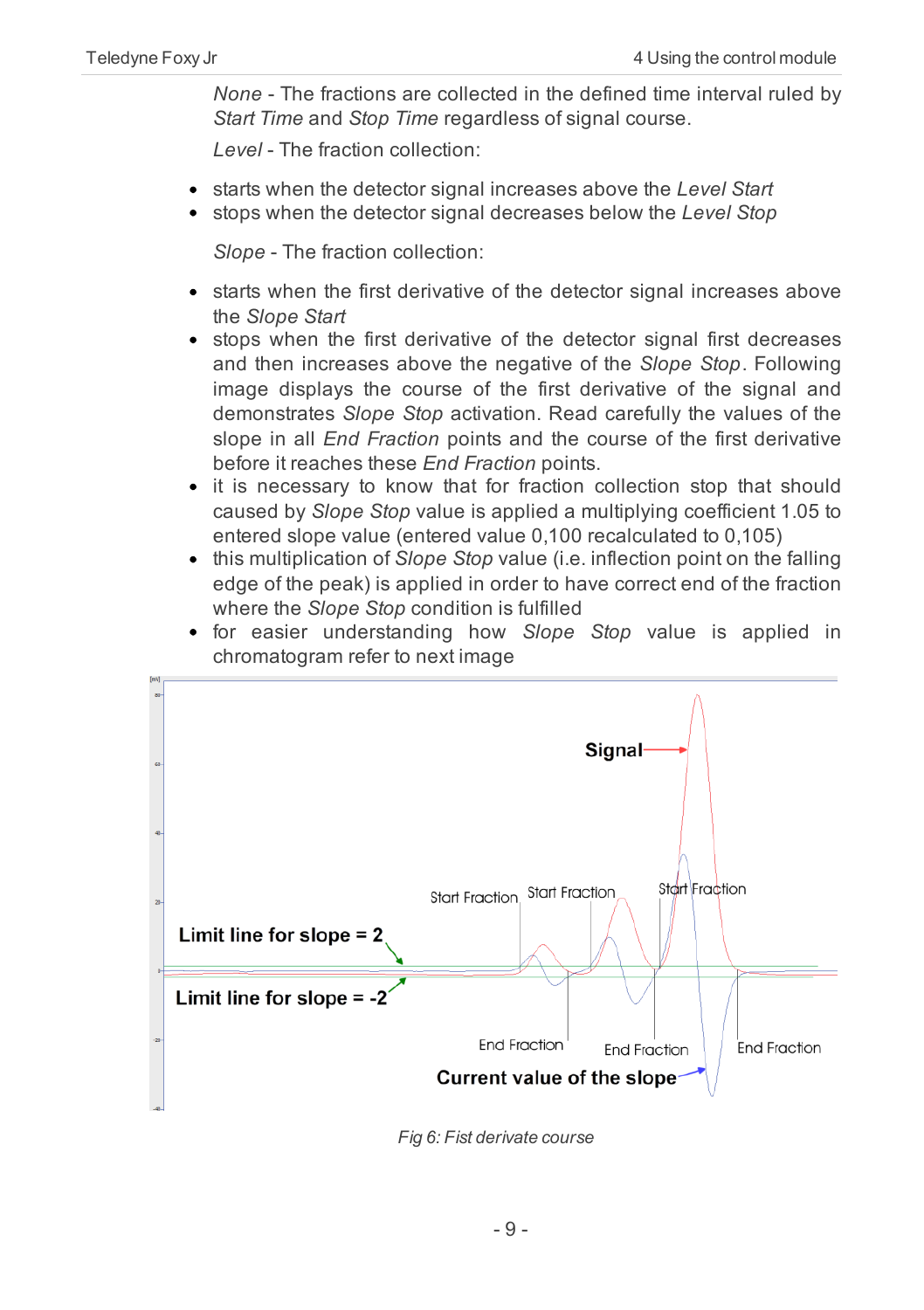#### *Note:* It is strongly recommended not to use *Slope Signal Condition* for fraction collection based on noisy detector signal.

*Start L+S End L+S* - The fraction collection:

- starts when both start signal conditions are fulfilled simultaneously, detector signal increases above *Level Start* value and also the first derivative of the detector signal increases above *Slope Start* value. If only one of the start signal conditions is fulfilled the fraction collection will not start.
- stops when both stop signal conditions are fulfilled simultaneously, detector signal decreases below *Level Stop*value and also the first derivative of the detector signal first decreases and then increases above the negative of the *Slope Stop* value. If only one of the stop signal conditions is fulfilled the fraction collection will not stop.

*Start L+S End L or S* - The fraction collection:

- starts when both start signal conditions are fulfilled simultaneously, detector signal increases above *Level Start* value and also the first derivative of the detector signal increases above *Slope Start* value. If only one of the start signal conditions is fulfilled the fraction collection will not start.
- stops when any of the stop signal conditions is fulfilled (whatever occurs first), detector signal decreases below *Level Stop* value or the first derivative of the detector signal first decreases and then increases above the negative of the *Slope Stop* value. If none of the stop signal conditions is fulfilled the fraction collection will not stop before *Stop Time* is reached.

*Start L or S End L+S* - The fraction collection:

- starts when any of the start signal conditions is fulfilled (whatever occurs first), detector signal increases above *Level Start* value or the first derivative of the detector signal increases above *Slope Start* value. If none of the start signal conditions is fulfilled the fraction collection does not start.
- stops when both stop signal conditions are fulfilled simultaneously, detector signal decreases below *Level Stop*value and also the first derivative of the detector signal first decreases and then increases above the negative of the *Slope Stop* value. If only one of the stop signal conditions is fulfilled the fraction collection does not stop.

*Start L or S End L or S* - The fraction collection:

• starts when any of the start signal conditions is fulfilled (whatever occurs first), detector signal increases above *Level Start* value or the first derivative of the detector signal increases above *Slope Start*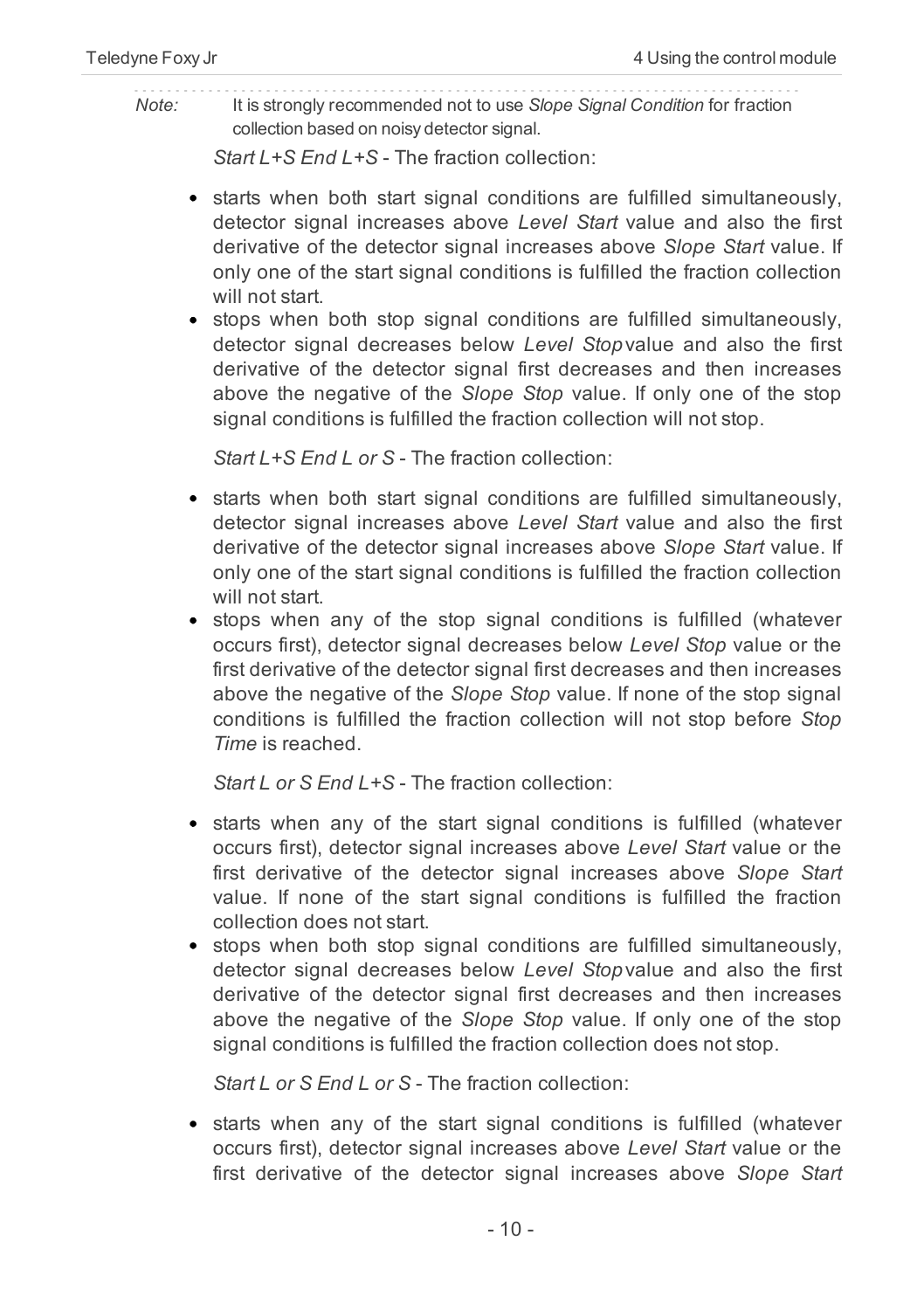value. If none of the start signal conditions is fulfilled the fraction collection does not start.

stops when any of the stop signal conditions is fulfilled (whatever occurs first), detector signal decreases below *Level Stop* value or the first derivative of the detector signal first decreases and then increases above the negative of the *Slope Stop* value. If none of the stop signal conditions is fulfilled the fraction collection does not stop before *Stop Time* is reached.

**Filter**

Sets the data filter on the detector signal defined on the given row of the fraction table. Default value of *1* means no filtering of data will be performed, value of *X* means each X data points received will be averaged to 1 point used for fraction start/end conditions detection. The reaction to the fulfilled start/stop signal condition will be delayed the higher the *Filter* value is set, mainly on detectors with low data rate.

- *Note:* Filter settings influence the value that should be set the *Slope Start* and *Slope Stop* columns. To get the correct trigger value for the *Slope Start* or *Slope Stop* using the *Show Slope/Level* tool in the [Chromatogram](ms-its:Clarity.chm::/Help/030-chromatogram/030.000-chromatogram/030-chromatogram.htm) window, it is necessary to set the *Global Bunching* value in the **Integration Table** to the same value as the desired filter.
- *Note:* The values coming from *Detector Signal* are evaluated in bunch approximately every 300 milliseconds with respect to Start of Stop values inserted in *Fraction Table*. It means that the positions of fraction collection Start and Stop events in consecutive chromatograms with exactly the same signal curve can differ  $\pm$  300 milliseconds. In case of usage of the detector with high sampling rate (for example 50 Hz) the difference of fraction collection events between two consecutive chromatograms with exactly the same signal curve can be up to  $\pm$  15 datapoints (50 Hz is 50 datapoints per second, thus 15 datapoints per 300 milliseconds).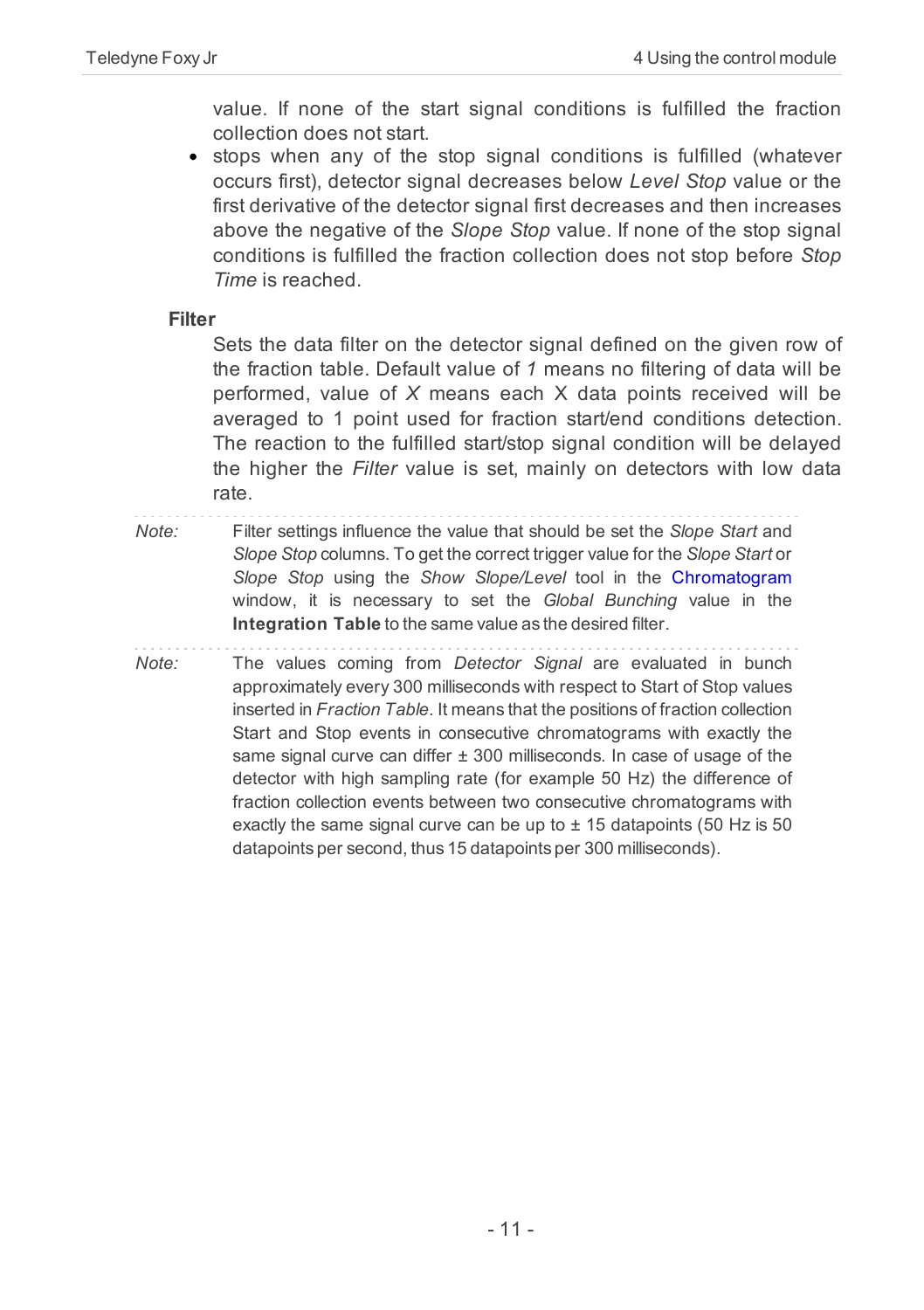### <span id="page-15-0"></span>**4.2 Method Setup - FC - Vial Numbers**

The Method Setup - FC - Vial Numbers tab is used for setting the behavior of the **Teledyne Foxy Jr** fraction collector.

| <b>Method Setup Test</b>                               |                                        |                                            | $\Box$<br>$\times$ |
|--------------------------------------------------------|----------------------------------------|--------------------------------------------|--------------------|
| $\mathbb{E}$<br>A.<br>Save<br>Save as<br>New<br>Open   | 忥<br>F.<br>Report setup<br>Audit trail | 尉<br>ℯ<br>Send method by<br>Help<br>e-mail |                    |
| Select FC<br><b>Foxy 200</b>                           | $\ddot{\phantom{0}}$                   | $\sqrt{\frac{1}{2}}$ Enabled               |                    |
|                                                        | Foxy 200 FC Method                     |                                            |                    |
| Fraction Table Vial Numbers                            |                                        |                                            |                    |
| <b>Start Vial Number</b>                               | Last Vial Number                       |                                            |                    |
| Vial Number<br>1                                       | <b>Vial Number</b><br>144              |                                            |                    |
| Reset at:                                              | <b>After Last Vial</b>                 |                                            |                    |
| <b>O</b> Each Run                                      | (O) Waste                              |                                            |                    |
| ◯ Start Sequence<br>O Open Instrument                  | ○ Shutdown                             |                                            |                    |
|                                                        |                                        |                                            |                    |
| Vial Change Options                                    |                                        |                                            |                    |
| Waste During Vial Change                               | Volume $0.1$<br>mL.                    |                                            |                    |
| Change Vial when Collecting and Peak Top is Detected   |                                        |                                            |                    |
| Collect All                                            | Vial Volume 10<br>ml                   |                                            |                    |
|                                                        |                                        |                                            |                    |
| <b>Demo Mode: Ready</b><br><b>FRC Status</b>           |                                        |                                            | FRC Status         |
|                                                        |                                        |                                            |                    |
| Event Table LC Gradient Measurement Acquisition Valves | Aux<br>FC.                             | Integration Calculation Advanced           |                    |
|                                                        |                                        |                                            | Send Method        |
| A<br>OK<br>Cancel                                      |                                        |                                            | $\ddot{x}$         |

*Fig 7: Method Setup - FC - Vial Numbers*

#### **Start Vial Number**

#### **Vial Number**

Sets the number of the vial where the first collected fraction will be stored. The current vial number is incremented each time the *Next* signal is activated. The vial number is stored in the *Results Table*.

#### **Reset at**

Specifies the conditions of the current vial number setting to *Start Vial Number* in three different situations:

- Each Run the vial number is reset at the start of each acquisition.
- Start Sequence the vial number is reset only at the start of a sequence.
- Open Instrument the vial number is reset only once, when the Instrument is opened.

#### **Last Vial Number**

#### **Vial Number**

Sets the number of the last available vial.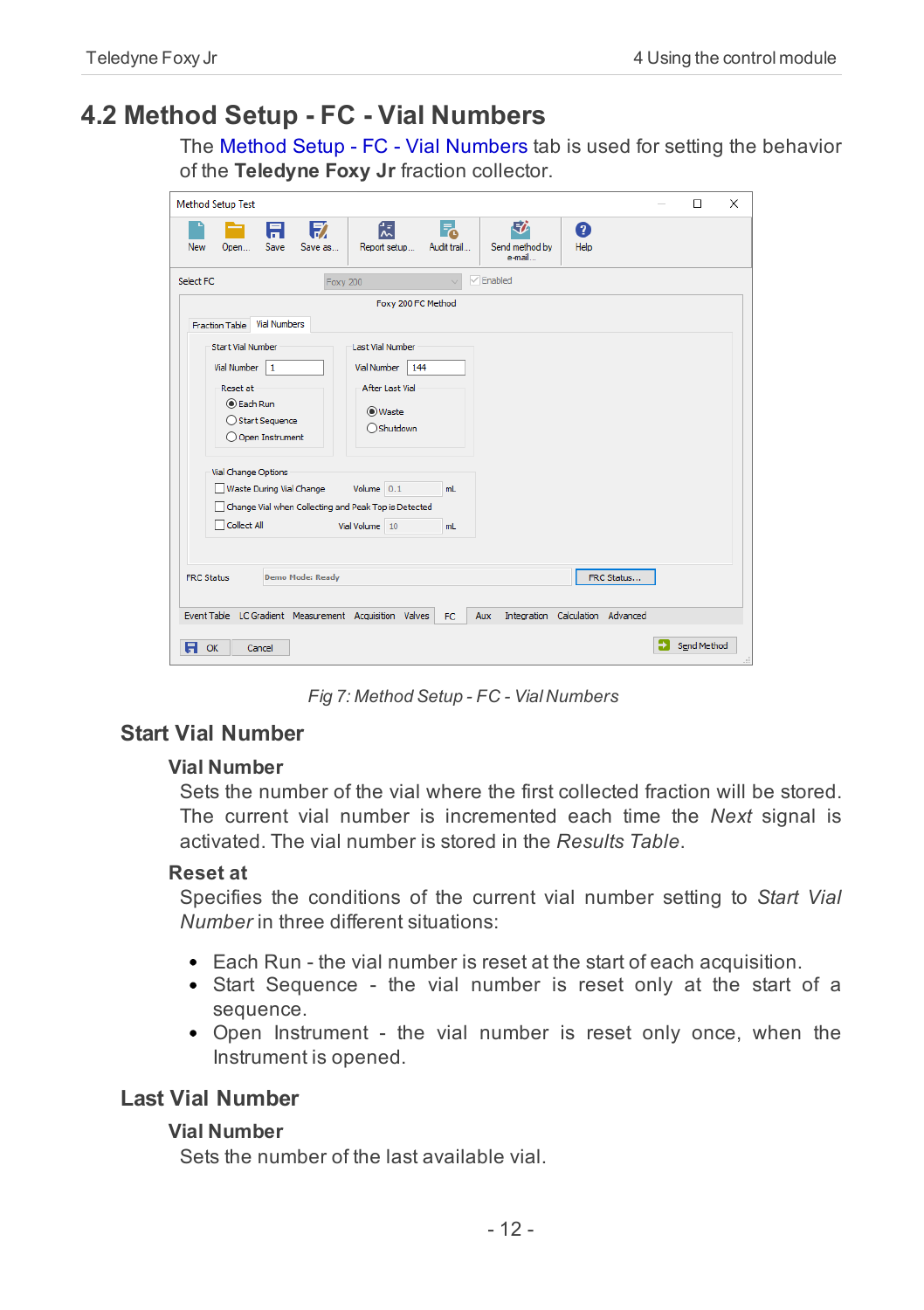#### **After Last Vial**

Specifies the action executed when current vial number exceeds the *Last Vial Number*.

- Waste the acquisition continues, but the fraction table is ignored and the samples are automatically discarded.
- Shutdown the acquisition is immediately stopped and the analysis aborted.

#### **Vial Change Options**

#### **Waste During Vial Change**

This option prevents spilling when the vial is changed during collection. It temporary stops the fraction collection before changing the vial and restarts it again when the vial is swapped. The vial is changed in the middle of the wasting interval; the volume wasted during vial change can be specified in the *Volume* field. Volume units are the ones set in the [Instrument](ms-its:[%25=oem.Clarity.chm%25]::/Help/010-clarity/010.010-clarity/010.010-system-configuration-right.htm) Method Sending dialog. This functionality is not applicable (even if checked) when *Collect All* option is selected.

#### **Change Vial when Collecting and Peak Top is Detected**

If enabled, the vial is automatically swapped when the peak top is detected during collection. Be aware this option is not applied if the active row in the Fraction Table is set to *None* in the *Signal Condition* column.

#### **Collect All**

When checked, fractions are collected during the whole course of the analysis, regardless of the settings in the Fraction Table. The FC module then sends the *Next Vial* command **only** , which makes this mode of operation suitable for a fraction collector without a waste position. *Collect All* mode does not permit *Waste During Vial Change*.

The maximum amount of eluent collected in a single vial is limited by the value in *Vial Volume* field. Once this volume is filled, it begins collecting into the next successive vial.

*Note:* With Collect All option the valve is not controlled.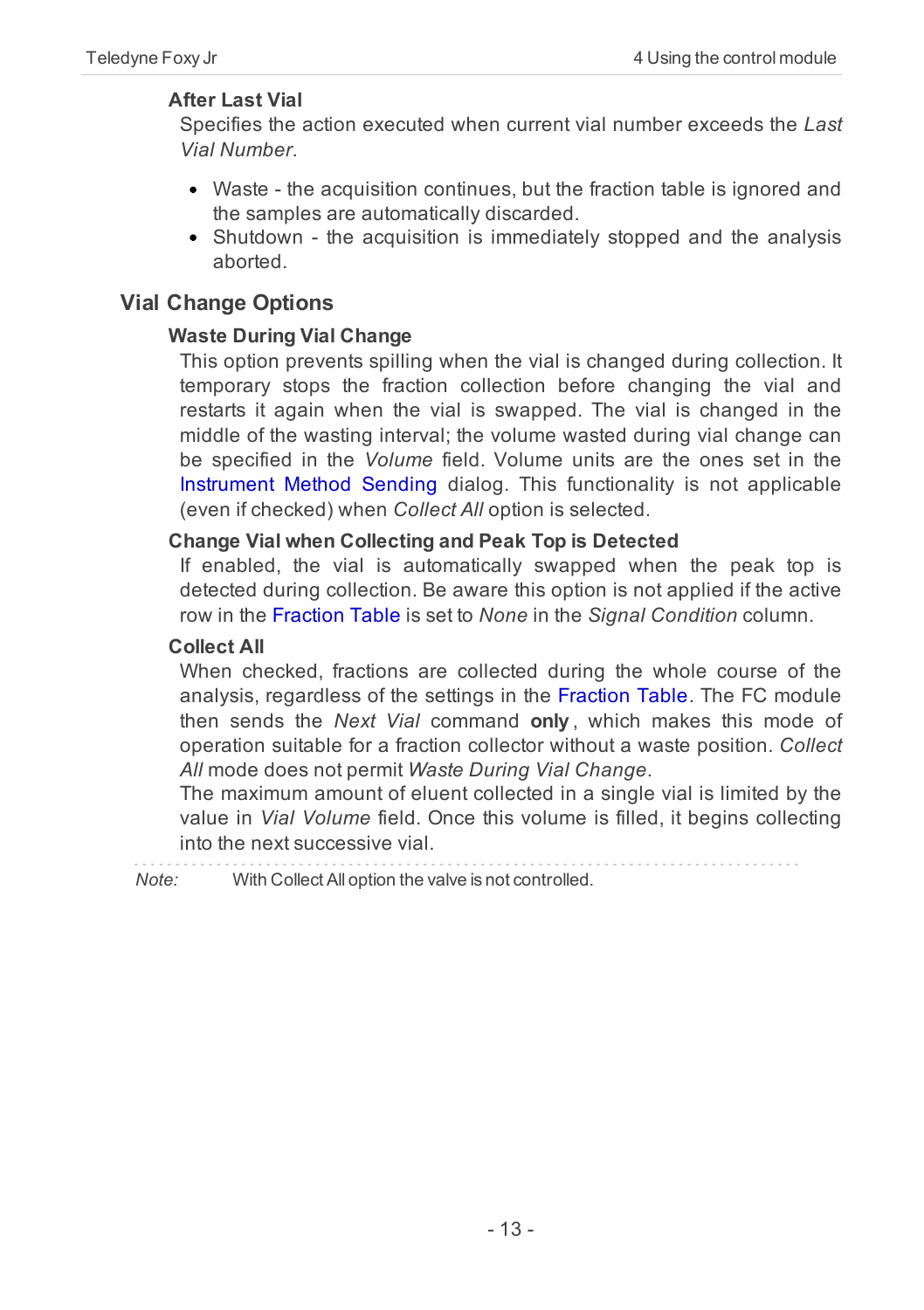### <span id="page-17-0"></span>**4.3 Hardware Configuration**

The Hardware Configuration dialog (invoked by using the *FC Status* button from the Method Setup - LC [Method](#page-10-0) Setup - FC displays the configuration of the **Teledyne Foxy Jr**, namely the communication type and its parameters.

|                | <b>Hardware Configuration</b> |                                                    | $\times$        |
|----------------|-------------------------------|----------------------------------------------------|-----------------|
|                | Ruby Script:                  | Utils\Uni_Drivers\Teledyne\TeledyneIscoFoxyJrFC.rb |                 |
| Port:          |                               | COM <sub>1</sub>                                   | $\ddot{}$       |
|                |                               | Property                                           | Value           |
| $\mathbf{1}$   | <b>FC Name</b>                |                                                    | FC <sub>1</sub> |
| $\overline{2}$ | Device Type                   |                                                    | Foxy Jr.        |
| 3              | Rack                          |                                                    | none            |
| 4              | <b>Baud Rate</b>              |                                                    | 19200           |
|                |                               |                                                    |                 |
|                |                               |                                                    | Close<br>Help   |

*Fig 8: Hardware Configuration*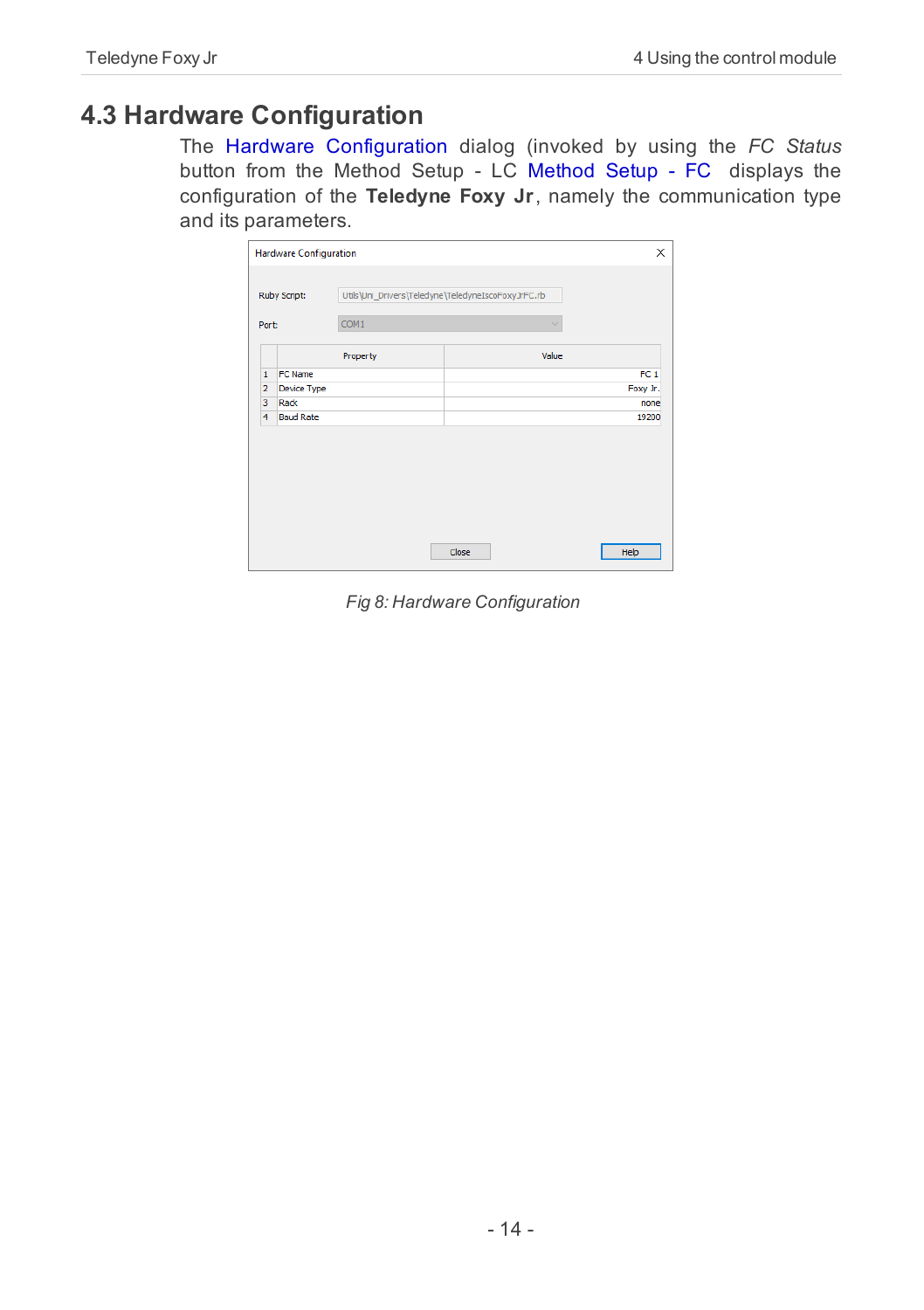## <span id="page-18-0"></span>**4.4 Device Monitor**

The window with the fraction collector status can be invoked by the *Monitor - Device Monitor* command from the [Instrument](ms-its:Clarity.chm::/Help/020-instrument/020.000-instrument/020-instrument.htm) window or using the *Device Monitor* icon.

|                | C Instrument 1 - Device Monitor |      |           |      |                     |  |                  |                                 | п             | ×                        |
|----------------|---------------------------------|------|-----------|------|---------------------|--|------------------|---------------------------------|---------------|--------------------------|
| File           | Control                         | View | Window    | Help | <b>AFIADEOIGTIO</b> |  |                  |                                 |               |                          |
|                | Foxy Jr.                        |      |           |      |                     |  |                  | Demo Mode: Wasting <sup>O</sup> |               | ^                        |
|                | Vial Number 0                   |      | Next Vial |      | Waste               |  | Start Collecting |                                 | Resume Method |                          |
|                |                                 |      | Property  |      |                     |  | Value            |                                 |               |                          |
| $\mathbf{1}$   | Position To Go                  |      |           |      |                     |  |                  |                                 |               | 1                        |
| $\overline{2}$ |                                 |      |           |      |                     |  | Go To Position   |                                 |               | $\overline{\phantom{a}}$ |
|                | For help press F1.              |      |           |      |                     |  |                  |                                 |               |                          |

*Fig 9: Device Monitor - Teledyne Foxy jr*

#### **Next Vial**

Moves the collection vessel one vial forward. Using this button while the collector is performing its program set on the Method Setup - FC - [Fraction](#page-10-0) [Table](#page-10-0) tab during an analysis run immediately overrides the automatic collection program. To return to the automatic program, use the *Resume Method* button.

#### **Start Collecting / Stop Collecting**

The description on the button changes according to the state in which the fraction collector is - while it is collecting, the *Stop Collecting* button forces the fraction collector to stop collecting, while it is in a waste cycle, the *Start Collecting* button will force the collector to start collecting. Using any of the two actions while the collector is performing the program set on the Method Setup - FC - [Fraction](#page-10-0) Table tab during an analysis run, immediately overrides the automatic collection program. To return to the automatic program, use the *Resume Method* button.

#### **Position To Go**

Allows to set the position to which the fraction collector should be switched. The switching itself is performed using the *Go To Position* button.

#### **Resume Method**

Resumes the actions of the automatic fraction table set on the [Method](#page-10-0) Setup - FC - [Fraction](#page-10-0) Table tab. If the fraction collector is collecting at that moment, it will start a waste cycle and then resume the function of the fraction table.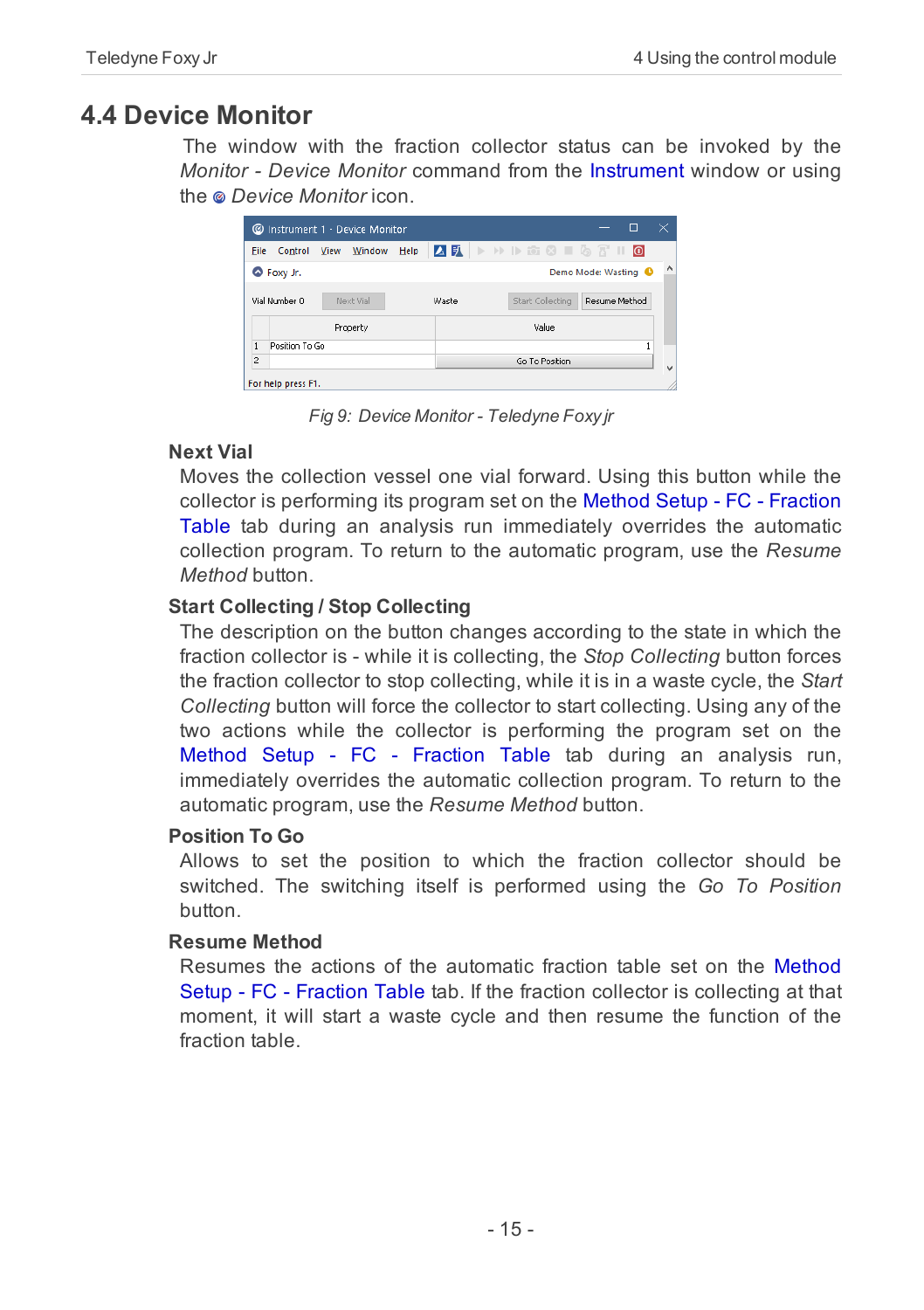## <span id="page-19-0"></span>**4.5 Data Acquisition window**



*Fig 10: Data Acquisition window*

The Data [Acquisition](ms-its:Clarity.chm::/Help/050-data-acquisition/050.000-data-acquisition/050-data-acquisition.htm) window can display the fractions in the graph using the background color and also the start and stop fraction events and marker of the Fraction Delay. To see the fractions and markers right click on the graph, select *Properties…* to open the Graph [Properties](ms-its:[%25=oem.Clarity.chm%25]::/Help/050-data-acquisition/050.030-display/050.030-properties.htm) dialog and check the Show Events checkbox.

When the Fraction Delay is set, there will be two colors present in the graph - lighter and darker red. The lighter red color shows the expected duration of the fraction (which **Clarity** only presumes based on data points it got so far), while the darker red color shows the placement of the real fractions.

*Note:* The Fraction Delay in the picture will appear if the *Delay Volume* field in

the Method Setup - FC - [Fraction](#page-10-0) Table dialog is set to a nonzero value.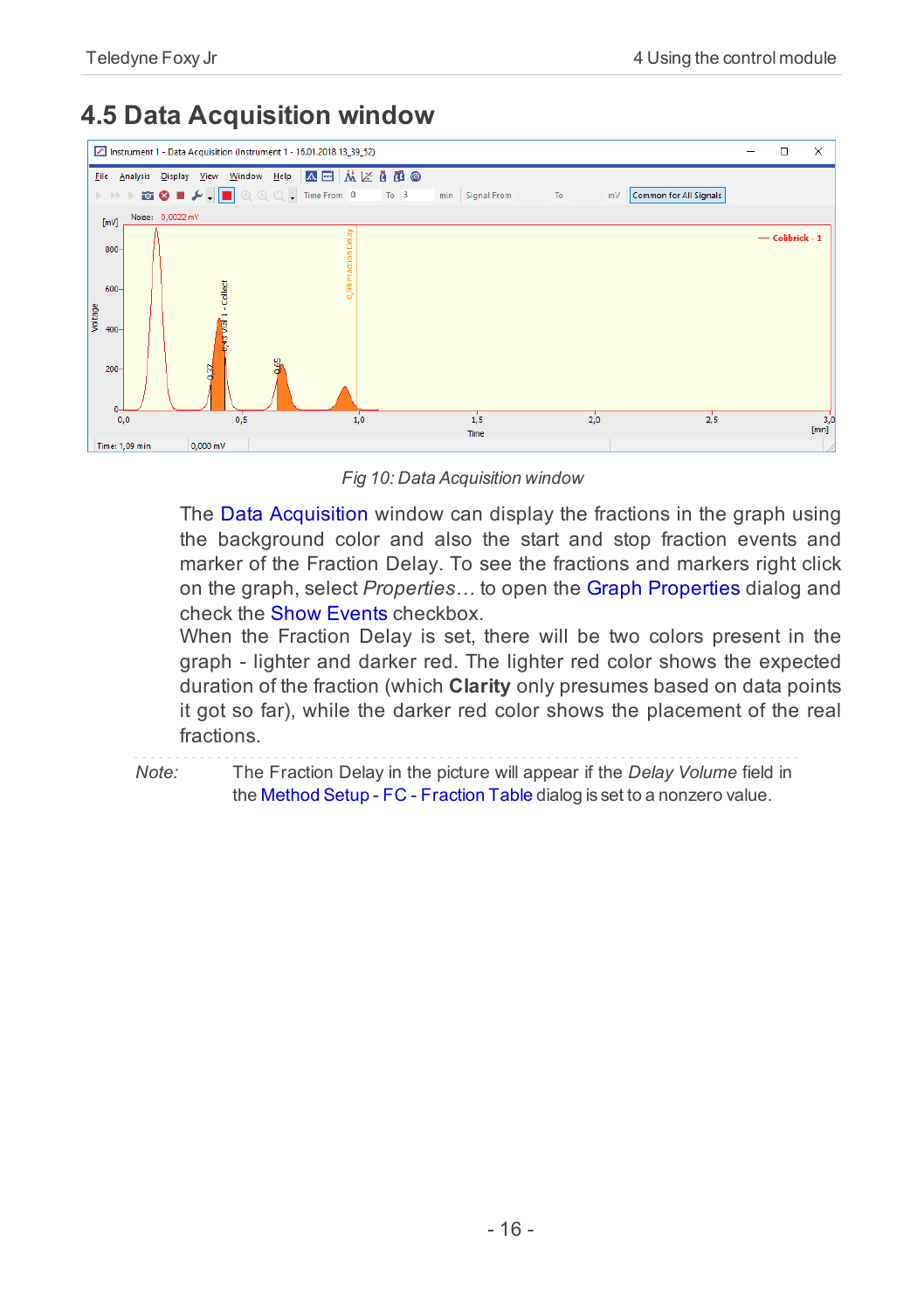## <span id="page-20-0"></span>**4.6 DataApex UNI Setup**

The appearance of the DataApex UNI Setup dialog depends on the presence of the selected Ruby Script - if the script is not present, only the *Ruby Script* field is visible.

| Ruby Script:                   |          | Utils\Uni_Drivers\Teledyne\TeledyneIscoFoxyJrFC.rb | $\sim 100$       |
|--------------------------------|----------|----------------------------------------------------|------------------|
| Port:                          | COM1     | $\checkmark$                                       | Autodetect       |
|                                | Property | Value                                              |                  |
| <b>FC Name</b><br>$\mathbf{1}$ |          |                                                    | FC <sub>1</sub>  |
| $\overline{2}$<br>Device Type  |          |                                                    | Foxy Jr.         |
| 3<br>Rack                      |          |                                                    | Not detected yet |
| 4<br><b>Baud Rate</b>          |          |                                                    | 19200            |
|                                |          |                                                    |                  |

*Fig 11: Teledyne Foxy Jr Setup*

#### **Ruby Script**

Displays the selected Ruby Script. The correct TELEDYNEISCOFOXYJRFC.RB script for the **Teledyne Foxy Jr** instrument can be found in the UTILS/UNI DRIVERS/ TELEDYNE subdirectory (accessible through the **button**) of the **Clarity** installation folder (C:\CLARITY\BIN by default).

#### **Port**

Defines the communication port used, possible values dependent on the type of communication of the device and/or available ports in the PC.

#### **AutoDetect**

It is used for verifying the device communication over the serial port selected above.

#### **Instrument Name**

Allows you to set the custom name of the instrument. This name (entered into the *Value* column) will be used throughout the **Clarity** station.

#### **Device Type**

Displays the subtype of the fraction collector.

#### **Baud Rate**

Sets the Baud Rate communication parameter for the **Teledyne Foxy Jr**fraction collector. Available values are *1200*, *2400*, *4800*, *9600*, *19200*, *38400*, *56800* and *115200* baud.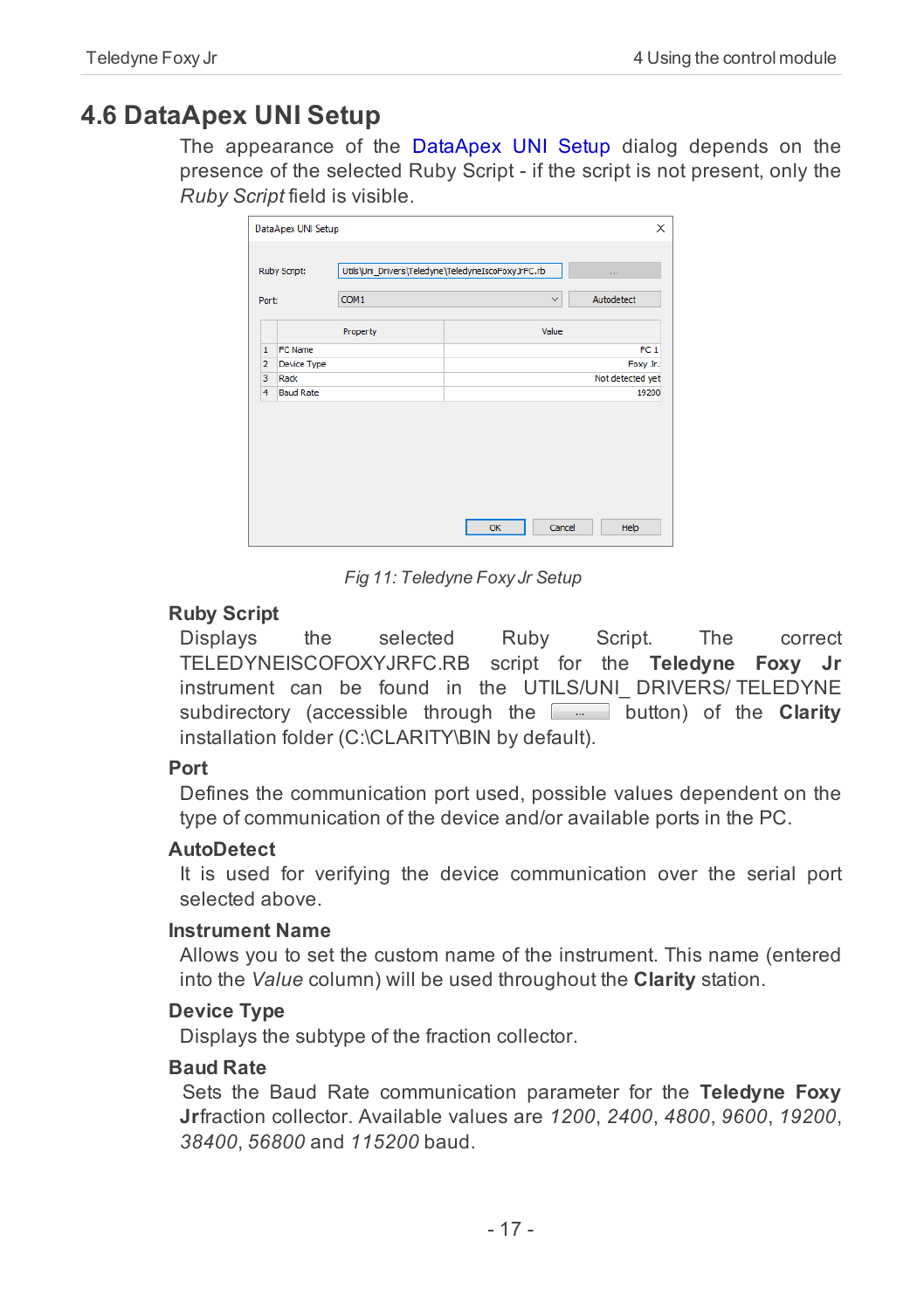#### **Rack Selection**

Allows the user to select the correct rack type installed on the **Teledyne Foxy Jr** fraction collector.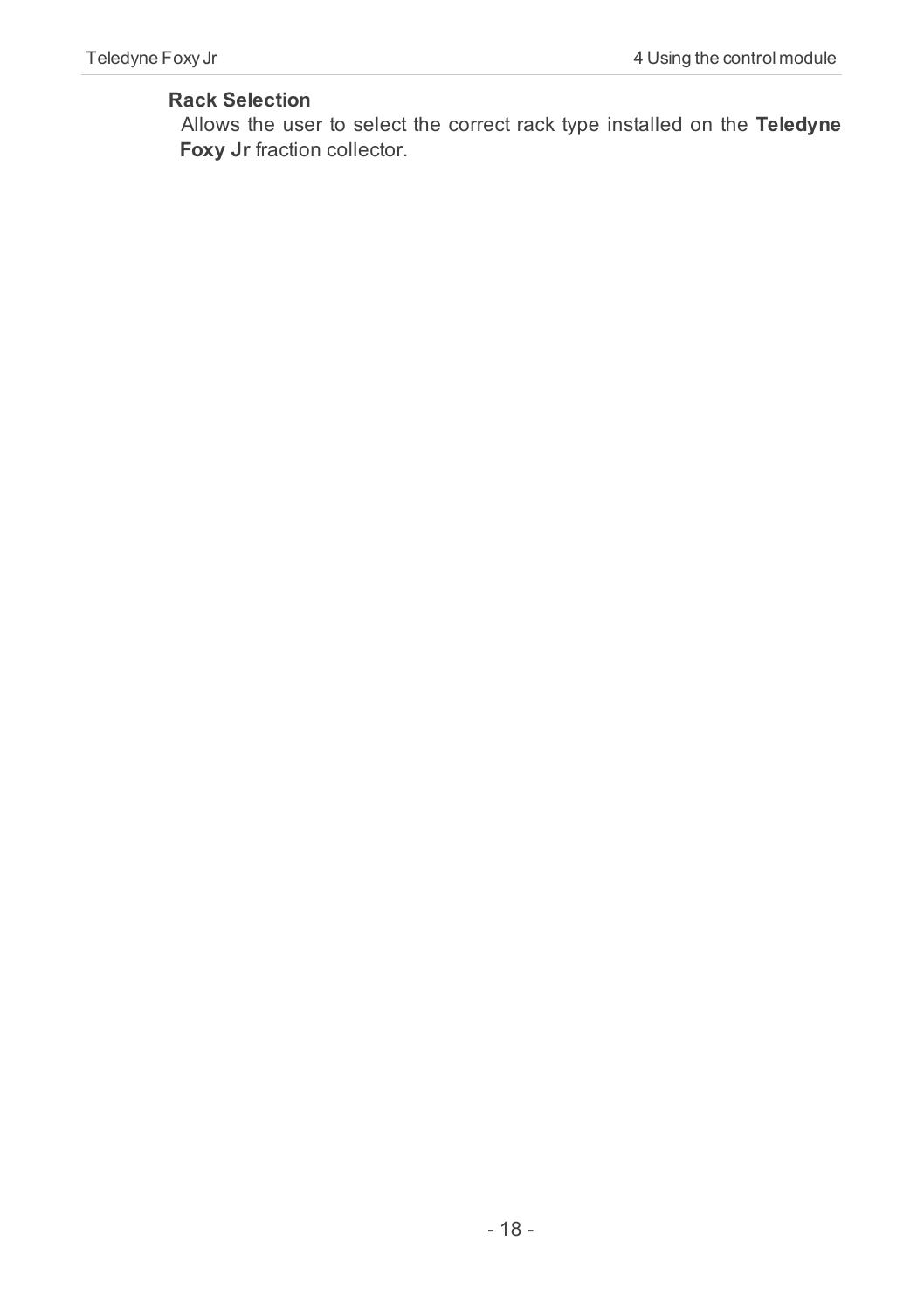# <span id="page-22-0"></span>**5 Report Setup**

The fraction collector section on the method report can be enabled by checking the *Instrument Control* checkbox on the [Method](ms-its:Clarity.chm::/Help/080-report-setup/080.000-report-setup/080-method.htm) tab of the [Report](ms-its:Clarity.chm::/Help/080-report-setup/080.000-report-setup/080-report-setup.htm) [Setup](ms-its:Clarity.chm::/Help/080-report-setup/080.000-report-setup/080-report-setup.htm) dialog.

| <b>Q</b> Print Preview |                  |                 | $\sim$ | ×        |
|------------------------|------------------|-----------------|--------|----------|
|                        |                  |                 |        |          |
|                        | Configuration    |                 |        | $\wedge$ |
|                        | Property         | Value           |        |          |
|                        | FC Name          | FC <sub>1</sub> |        | ٠        |
|                        | Device Type      | Facy Jr.        |        |          |
|                        | Rack             | none            |        |          |
|                        | <b>Baud Rate</b> | 19200           |        |          |
|                        |                  |                 |        | ∣∨       |
| Page 1                 |                  |                 |        |          |

*Fig 12: Report Setup*

All of the parameters set in the Method Setup - FC - [Fraction](#page-10-0) Table and Method Setup - FC - Vial [Numbers](#page-15-0) tabs are reported, as well as the custom *FC Name* and other parameters set in the [DataApex](#page-20-0) UNI Setup dialog.